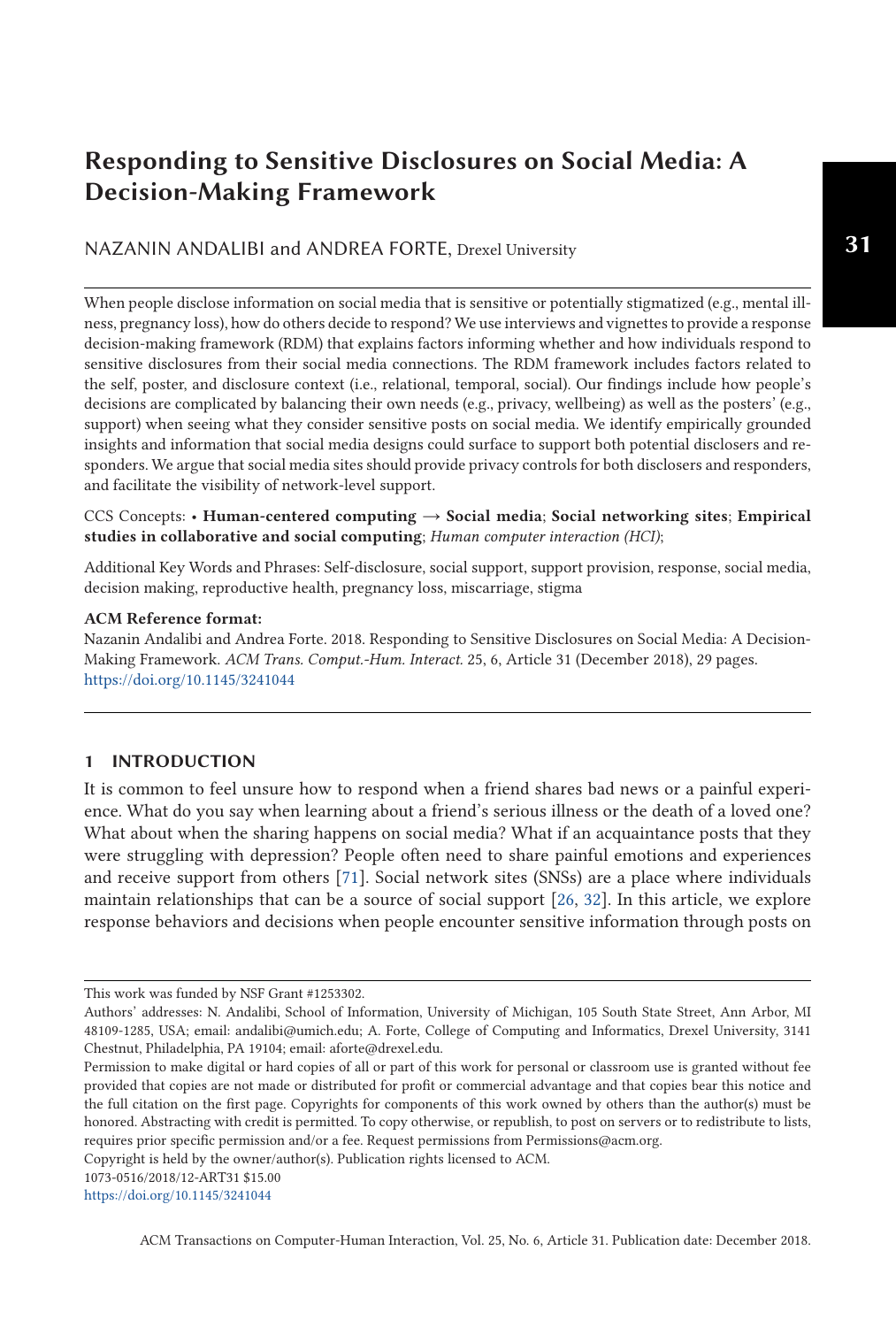SNSs. Because it is a common, painful, and often stigmatized experience, we use pregnancy loss as a central example [\[53,](#page-26-0) [69,](#page-27-0) [75\]](#page-27-0).

When people make difficult decisions to share sensitive information about themselves, they do so in anticipation of a response (an immediate reaction) and an outcome (a change in situation or relationship) [\[34,](#page-26-0) [54\]](#page-27-0). Research has established the importance of the receiving audience in disclosure outcomes [\[18\]](#page-25-0). When disclosures include socially stigmatized or sensitive content, reactions and responses are especially crucial; negative and unsupportive responses lead to stress, negative wellbeing, perceptions of reduced social integration, lower self-esteem, and fewer future disclosures [\[35,](#page-26-0) [85\]](#page-28-0). On the other hand, receiving support on SNSs has been linked to wellbeing, life satisfaction, and future network activity [\[48,](#page-26-0) [87\]](#page-28-0). Once disclosures are broadcast to an online social network, what happens next? Responses to sensitive disclosures are important to understand if we aim to design social computing systems that encourage supportive interactions.

In this article, we investigate why and how people respond when they encounter sensitive disclosures online, such as the loss of a pregnancy. Pregnancy loss is simultaneously a common experience among women of childbearing age and perceived as stigmatized and uncommon [\[53,](#page-26-0) [69,](#page-27-0) [75\]](#page-27-0). When disclosed, people frequently report receiving unsupportive responses and reactions [\[60\]](#page-27-0). Therefore, pregnancy loss is an ideal context for studying disclosure of and response to sensitive disclosures. We draw primarily on an interview study with 11 participants who had come across sensitive disclosures on SNSs, including but not limited to pregnancy loss.

The interviews included both an open, semi-structured phase and a phase in which we used vignettes as instruments to evoke responses to disclosure scenarios systematically. In this article, we detail the factors that guided decisions to engage or not engage with disclosures that participants perceived to be sensitive. While we did not focus on any particular platform for this study, participants referred to Facebook as the platform they primarily used to connect with others in their daily lives, which is consistent with prior work [\[37\]](#page-26-0).

In this work, we contribute a response decision-making (RDM) framework that explains factors that inform whether and how people respond to sensitive disclosures on SNSs. The RDM framework includes three major types of factors:

- self-related (i.e., personal and professional expertise, attitudes toward the topic and sharing about it, impression management, privacy, and personal wellbeing),
- poster-related (i.e., disclosure content, frequency of posting, perceptions of poster's intentions and expectations, aggregate network-level support), and
- context-related (i.e., relational, temporal, and wider social) factors.

Within this framework, we also identify the socio-technical features of social media sites that influence these decisions through informing some of the above decision factors. These features include multiple engagement modes, support for variable degrees of anonymity and identifiability, visibility of interactions with posts, topical specificity of the online space, and the one-to-many nature of broadcast disclosures.

#### **2 RELATED WORK**

We discuss the body of scholarship that motivates this work: responses to sensitive self-disclosures, and responses to pregnancy loss disclosures in particular.

#### **2.1 Responses to Sensitive Self-disclosures**

There is a rich research literature about online forums and support groups where people seek and provide support in socially stigmatized contexts (e.g., mental illness, abuse, cancer). The advantages of online supportive exchanges among strangers have been well documented (e.g., [\[7,](#page-24-0)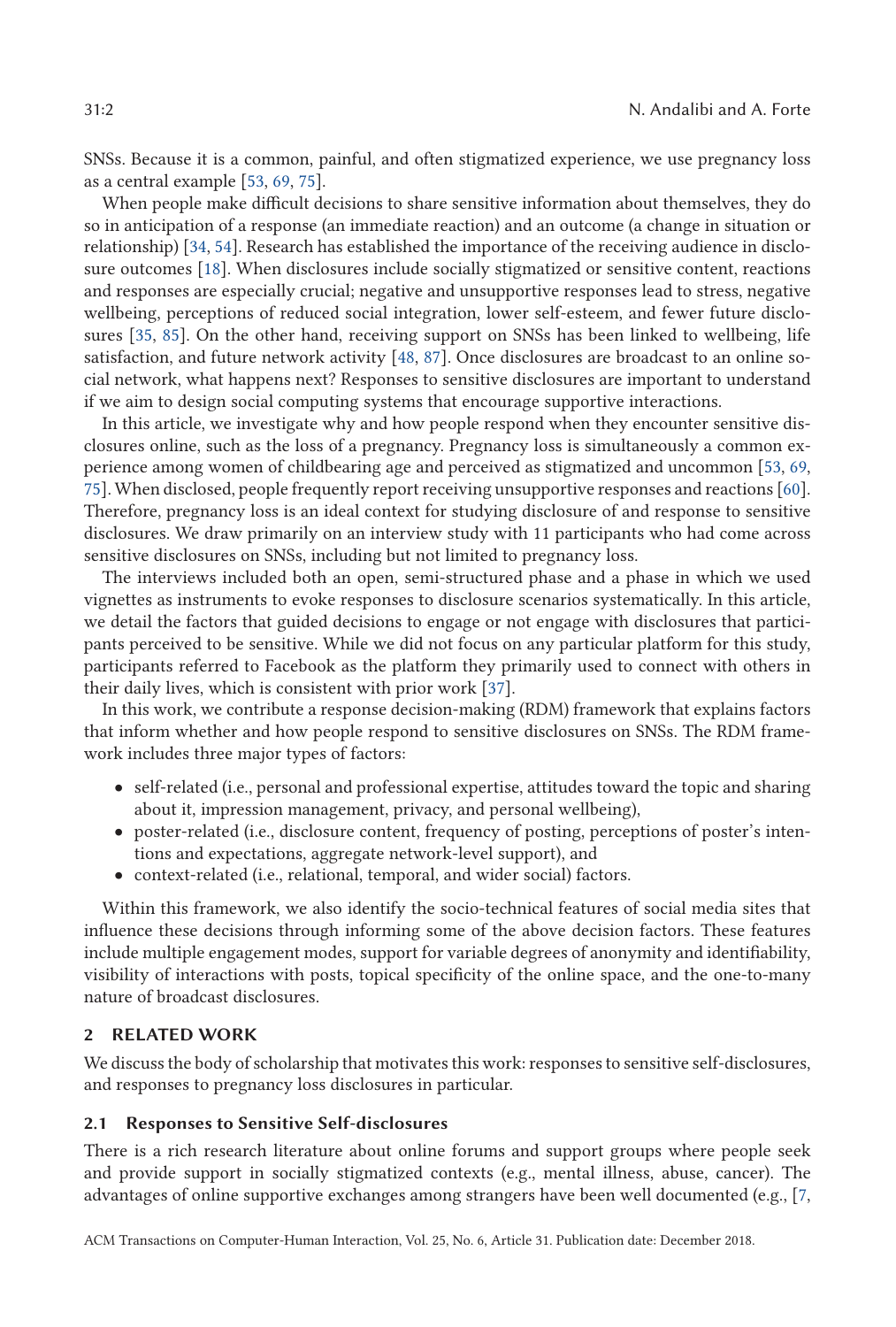[82\]](#page-28-0)). Often these spaces provide opportunities for anonymity that facilitates disinhibition [\[81\]](#page-28-0) and provide a safer space to engage in seeking support and disclosing sensitive information (e.g.,  $[4, 1]$  $[4, 1]$ [72\]](#page-27-0)). Online forums and support groups often are specifically dedicated to a topic, bring together strangers who want to discuss that topic, and provide opportunities for anonymity. In this article, we focus on disclosure and responses on identified SNSs like Facebook, where people are typically connected to others with whom they have an existing relationship [\[37\]](#page-26-0) and are not anonymous; characteristics linked to "positivity bias" (i.e., favoring sharing about positive events and emotions over negative ones) [\[68\]](#page-27-0) and "context collapse" (i.e., the flattening of members of various social networks and life contexts into one big group) [\[56\]](#page-27-0)—less likely to occur in anonymous online forums.

Several studies have found that "negative" self-disclosures are less willingly received than "positive" ones both in non-computer-mediated [\[19,](#page-25-0) [40,](#page-26-0) [59,](#page-27-0) [97\]](#page-28-0) and in computer-mediated contexts [\[13\]](#page-25-0). For example, in a 1993 paper, Pennebaker and Harber observed that following the 1989 Loma Prieta earthquake in California, people became fatigued by hearing about others' earthquakerelated thoughts and feelings and some even wore t-shirts that read the following: "Thank you for not sharing your earthquake experience." Pennebaker and Harber called this phenomenon "social constraint" [\[64\]](#page-27-0). When experiencing stigma or distressing life events, people may find themselves confronted with similar "social constraints." In fact, Bonnano and Kaltman suggested that people who are grieving and constantly expressing pain might drive away those who might potentially provide social support. They further explained that this may be due to norms for temporal frames where one's audience believes that "you should be over it by now" [\[15\]](#page-25-0). Another study found that those who visibly struggle suffer more isolation and rejection than those who act as if they are coping well with crises [\[94\]](#page-28-0). Some features of this phenomena extend to the online experience too: through an experiment with students, a recent study found that on Facebook people are less willing to comment on "negative" status updates compared to "positive" ones, but that they are more likely to engage in private conversations to respond to "negative" disclosures [\[96\]](#page-28-0). Other research suggests that weak ties are not as willing as strong ties to respond to requests for support on Facebook [\[79\]](#page-28-0). In computer-mediated and non-computer-mediated contexts, individuals under major stress need supportive interaction, yet have difficulty finding support [\[76\]](#page-27-0).

Research on response behaviors suggests that a sense of intimacy and relational closeness with a discloser affects how people respond to a disclosure. Schoeman's subjective intimacy framework suggests that people assess the intimacy level of a piece of information based on who else it is shared with, and how "special" it is [\[73\]](#page-27-0). Self-disclosure has been found to increase liking for the discloser, as long as the disclosure is perceived to be appropriate [\[21\]](#page-25-0). For example, highly intimate disclosures too early in the development of a relationship may not enhance liking [\[1\]](#page-24-0) and may be thought of as inappropriate by strangers [\[23\]](#page-25-0). Similar phenomena have been observed in computer-mediated settings. An experimental study found that intimate public disclosures may increase perceptions of closeness from the viewers' perspective; however, social attraction may be reduced when the disclosure was thought as inappropriate [\[51\]](#page-26-0). An experimental study found that Facebook users deem positive daily status updates to be more appropriate than negative, and negative updates are perceived to be more appropriate to share privately [\[11\]](#page-25-0). Another experimental study found that "negative" posts with perceived high intimacy levels lead to less social attractiveness of the discloser [\[63\]](#page-27-0). Moreover, a survey study found that "negative" disclosures have a higher impact on acquaintances' than on friends' perceptions of the discloser compared to "positive" ones [\[66\]](#page-27-0). Lastly, an experiment with university students suggested that the extent to which one believes information has exclusively been shared with them, leads to perceptions of more intimacy and contributes to assessments of how much the discloser "likes" them [\[12\]](#page-25-0), finding support for the concept of "disclosure personalism" [\[42\]](#page-26-0) on SNSs.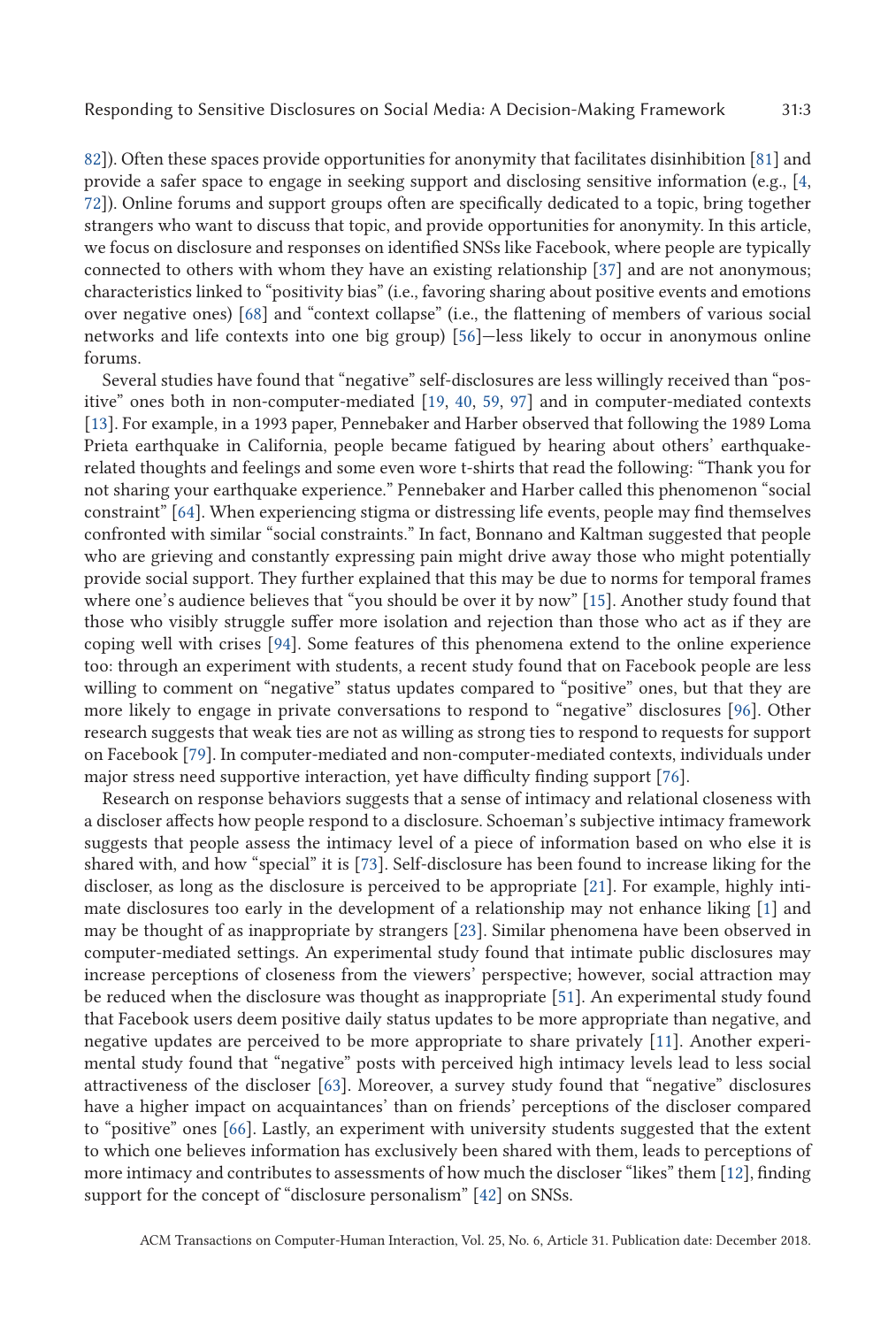Researchers have also studied the content and frequency of online responses to disclosures. For example, Facebook status updates including positive emotions receive more likes than those with more negative emotions, and posts with positive emotions receive fewer comments while posts with negative emotions receive more comments [\[17,](#page-25-0) [84\]](#page-28-0). Responses to Facebook posts with negative emotions have been found to contain supportive and emotional language [\[17\]](#page-25-0). Responses to mental-health related disclosures on Instagram have been found to be supportive; specifically, posts including personal narratives receive more supportive comments and posts seeking support attract more comments compared to those that do not [\[5\]](#page-24-0). Tweets that include intense expressions of loneliness have been found to receive fewer public Twitter replies than those that do not include such intense expressions [\[46\]](#page-26-0). A study of bulletin boards about involuntary permanent childlessness found evidence for supportive interactions in the safety of anonymity provided by the forum [\[55\]](#page-27-0). However, little work has been done to understand *why* people respond or do not respond when they come across such disclosures on social media and how they make decisions.

### **2.2 Responses to Disclosures of Pregnancy Loss**

In non-computer-mediated contexts, there is abundant evidence suggesting that after a pregnancy loss, responses from women's primary social ties (i.e., friends, family) are perceived to diminish the experience and as such are not perceived to be supportive [\[60\]](#page-27-0). People who respond often try to reframe the experience as a positive event (e.g., "It's better to have a loss than to have an unhealthy child"), or try to replace the lost pregnancy with a new one (e.g., "You will have another child in future anytime you want"); such responses do not help with grieving the loss [\[53,](#page-26-0) [69,](#page-27-0) [75\]](#page-27-0). Society and one's network rarely encourage women to express their emotions, to talk about loss, and to assume the role of a bereaved individual [\[78\]](#page-28-0). When people are disclosed to, many believe that if the pregnancy was planned, the loss was traumatic, but if it was not, it was not traumatic or distressing [\[69\]](#page-27-0). The disparity in valuative meaning (i.e., the gravity associated with the event that is related to one's experiences and are typically shared among people with similar experiences) between those who have experienced pregnancy loss and people around them partially explains the unsupportive reactions [\[69\]](#page-27-0).

The literature on stigma suggests that sometimes people avoid certain others due to social norms (e.g., feelings such as anger or blame), and sometimes due to disease avoidance and fears of contamination and disgust [\[49\]](#page-26-0). In fact, the latter may promote "avoidance of people who appear to be healthy, but who have become linked to disease-related knowledge by a label" [\[61\]](#page-27-0). Some suggest that "confusing terminology" (i.e., spontaneous abortion vs. abortion by choice) and a "norm of silence" (i.e., not disclosing pregnancy until after the first trimester) contribute to the difference in responses to pregnancy loss compared to other types of loss [\[14,](#page-25-0) [69\]](#page-27-0). The body of work discussed here provides us with important knowledge about perceptions of sensitive disclosures, but we do not know much about how people experience the online sensitive disclosures of others and the factors that guide their decisions about whether and how to respond. This is an important gap to fill not only because of its theoretical contributions, but also if we want to design social technologies that foster supportive interactions.

#### **3 METHODS**

We use a phenomenological interview approach including both a semi-structured protocol and structured vignette prompts to understand people's perceptions of online disclosures and disclosers and to surface the decision-making factors that precede different response types.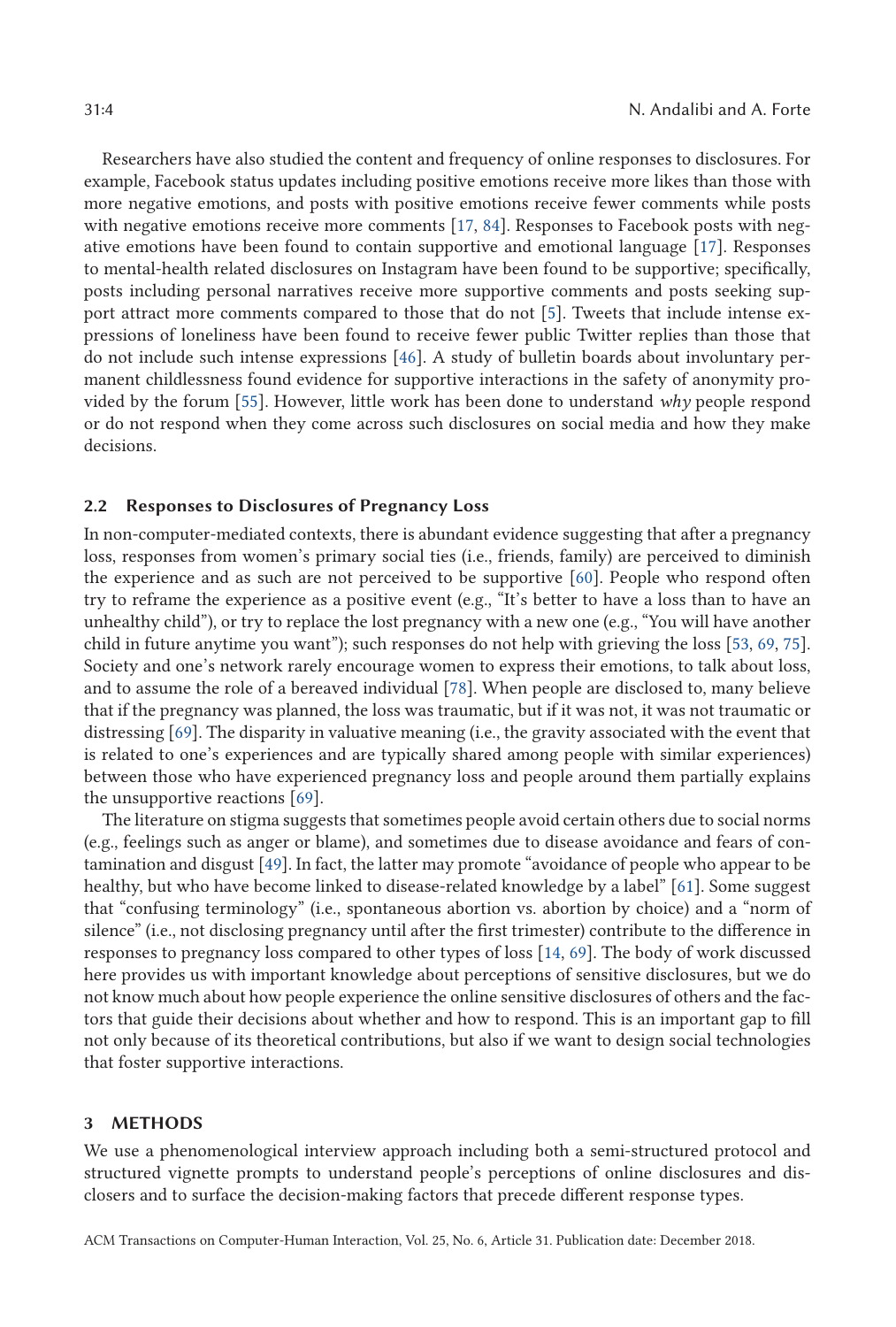|        | D <sub>1</sub> |        | D2 | P4 | P <sub>5</sub> | P6 | $p_7$ | P8 | P <sub>Q</sub> | P <sub>10</sub> | $p_1$ |
|--------|----------------|--------|----|----|----------------|----|-------|----|----------------|-----------------|-------|
| Age    | 40             | $\sim$ | 38 | 23 | 34             | 23 | 50    | 28 | 42             | 24              |       |
| Gender | m              | W      | m  | m  | W              | m  | W     | W  | W              | W               | W     |

Table 1. Participant Demographics

### **3.1 Recruitment**

We sent out a brief screening survey on Facebook and Twitter (starting from the authors' networks) to find eligible interview participants. The call was widely shared by people outside of the authors' networks. The survey included information about the study and participation criteria: being at least 18 years old, using social media, and living in the U.S. The survey asked which online platforms respondents used, and whether they have come across posts about negative feelings or stressful situations. If they answered yes, we asked them to briefly describe the posts and platform. We also asked about age, gender, where they lived, and contact information. We received a total of 82 responses. We wanted to collect data not only related to pregnancy loss responses but also responses to other sensitive posts, and to have a diverse sample with respect to age, gender, and social media use.

Specifically, we used screening survey responses to identify a sample of interview participants who varied in age, gender, and the type of sensitive disclosures they had encountered in order to obtain a rich dataset. Once we had divided potential interviewees into categories representing different ages, genders, and types of disclosures encountered, we began recruiting from each group to ensure inclusion from each. We emailed some potential interview participants, noted who responded, conducted interviews, and emailed more potential participants based on the data we had already gathered. We continuously reviewed data for coverage of novel experiences and stopped recruiting interview participants when we reached saturation, i.e., when we began to hear the same data with no new additions. This is a common method for non-probabilistic sampling that can be found throughout the HCI and methods literature and provides no grounds for establishing a "correct" sample size. Through this iterative data collection and analysis process, we emailed 20 survey respondents with study information and a link to an online consent form. Eleven individuals completed the consent process and participated in the study. We did not invite survey respondents who reported no exposure to sensitive posts or who lived outside the United States (as proxy for broad cultural similarity). One non-binary person responded to the survey; however, they did not respond to the interview request once invited.

### **3.2 Participants**

We interviewed a total of 11 participants (7 women, 4 men). The average age was 32 (range: 23–50). Participants had seen a variety of sensitive posts online including posts about mental illnesses, sexual abuse, pregnancy loss, loss of loved ones and pets, chronic or serious illnesses, eating disorders, drug abuse, finances, experiences with sexism/racism/LGBTQ discrimination, police brutality, and abortion. Seven of the eleven participants specifically reported having come across posts about pregnancy loss on Facebook; when that was the case, we asked them to reflect on coming across disclosures of pregnancy loss in addition to other experiences. Participants used a variety of social media; however, they primarily reported using Facebook with a wide range of ties (e.g., family, colleagues, acquaintances, friends). All participants lived in the U.S. Two participants were not able to complete the vignette portion of the interviews. We continuously reviewed data for coverage of novel experiences and stopped recruiting interview participants when we reached saturation. Participants were offered a \$25 Amazon gift card as a token of appreciation. Table 1 includes more details about participants.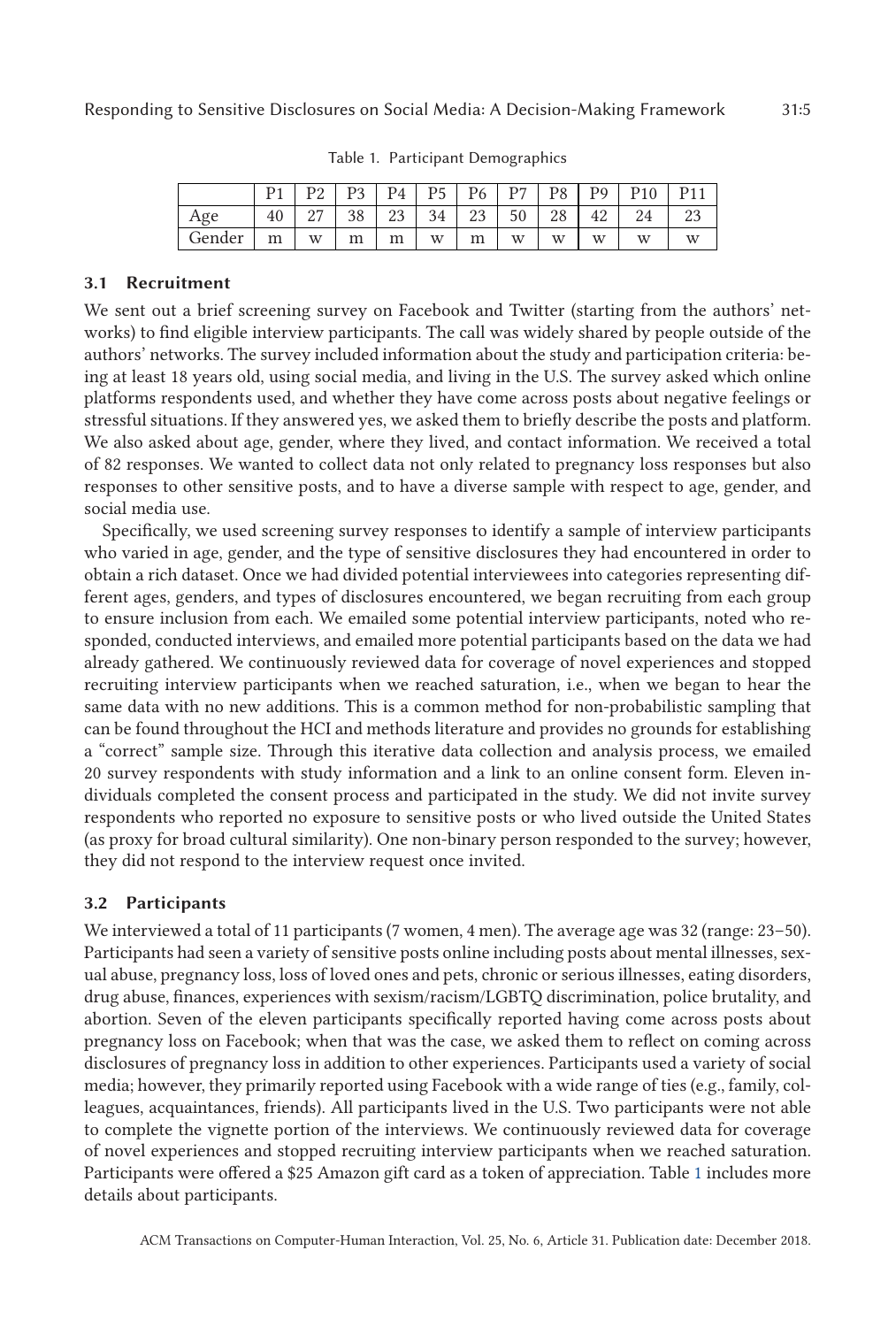### **3.3 Data Collection**

### *3.3.1 Vignettes.*

*Vignettes as research instruments*. Vignettes are "short stories about hypothetical characters in specified circumstances, to whose situations the interviewee is invited to respond." [\[29\]](#page-25-0) Vignettelike methods are common in HCI research (e.g., [\[16,](#page-25-0) [20,](#page-25-0) [41,](#page-26-0) [83\]](#page-28-0)), where scenarios and imagined interface designs have figured prominently for years; however, we adopted the vignette method from the social sciences where extensive guidelines exist for collecting data for theory development rather than interface design. We used vignettes to collect systematic data on how and why people engage or do not engage with various kinds of pregnancy loss disclosures on SNSs. We chose to design vignettes about pregnancy loss because it is a rich context for understanding responses to sensitive self-disclosures on social media due to the stigma associated with it and the complications that accompany responses to it as we discussed in our review of the literature. Vignettes help us explore social norms by uncovering participants' attitudes and beliefs about a situation, without requiring participants to have been in the situation and allow for systematic comparisons of group interpretations of a situation [\[27\]](#page-25-0): "The use of vignettes is considered to be an appropriate method for the study of normative material where the direct and abstracted approach of eliciting responses to specific issues is not possible." [\[65\]](#page-27-0) As reviewed in [\[70\]](#page-27-0), researchers have used vignettes in studying sensitive topic areas, such as suicide, sexual standards, rape, relationship violence, and deviance.

*Vignette design.* We followed best practices in designing vignettes (e.g., [\[10,](#page-25-0) [27,](#page-25-0) [29,](#page-25-0) [70\]](#page-27-0)) and based them on self-disclosure and support seeking literature. Specifically, the Sensitive Interactions Systems Theory describes direct and indirect support seeking [\[9\]](#page-25-0). Direct support seeking entails stating a problem and asking for help, whereas indirect support seeking involves hinting at a problem. Direct methods are more likely to lead to helpful support [\[9\]](#page-25-0). We ensured that our data represented response decisions for both direct and indirect disclosures by designing vignettes for each.

Self-disclosure content can also vary based on depth, breadth, and duration [\[1,](#page-24-0) [24,](#page-25-0) [62\]](#page-27-0). Traditional communication research defines depth as "the degree to which information shared through disclosure is deemed to be highly private or intimate" [\[22\]](#page-25-0) or "the degree to which it disclosed personal information, thoughts, and feelings." [\[8\]](#page-24-0) Breadth refers to the amount and number of shared topics [\[22\]](#page-25-0); for example, a vignette that discusses topics such as health condition long before pregnancy, struggles with infertility, details of the pregnancy loss experience itself, emotional experience of loss, physical complications of loss, future plans for pregnancy, and impact of loss on one's life has more breadth compared to one that talks about the loss and being thankful for having another baby. Finally, duration refers to the amount of time the individual spends on making a disclosure [\[22\]](#page-25-0). In the context of text-based social media posts, we can substitute length for duration. Barak et al. [\[8\]](#page-24-0) identified three ratings for disclosure degree: high, little, and no disclosure. No disclosure is not relevant to our study. Otherwise, we adopt these categories from Barak et al.'s study in the design of vignettes. "Low disclosure" include posts that include less depth, breadth, and duration compared to "high disclosures." This definition of disclosure degree has also been used recently to determine that the length of a post is a significant predictor of the degree of disclosures in generic Facebook posts [\[91\]](#page-28-0). We designed high and low disclosure vignettes to collect data about response decisions for each, and to explore whether and why these disclosure message dimensions inform response decisions.

To validate vignettes, we gave definitions of high/low disclosure and direct/indirect support seeking to five researchers (not collaborators on this project) and asked them to independently code the vignettes. Codes indicated 100% agreement that the scenarios are representative of the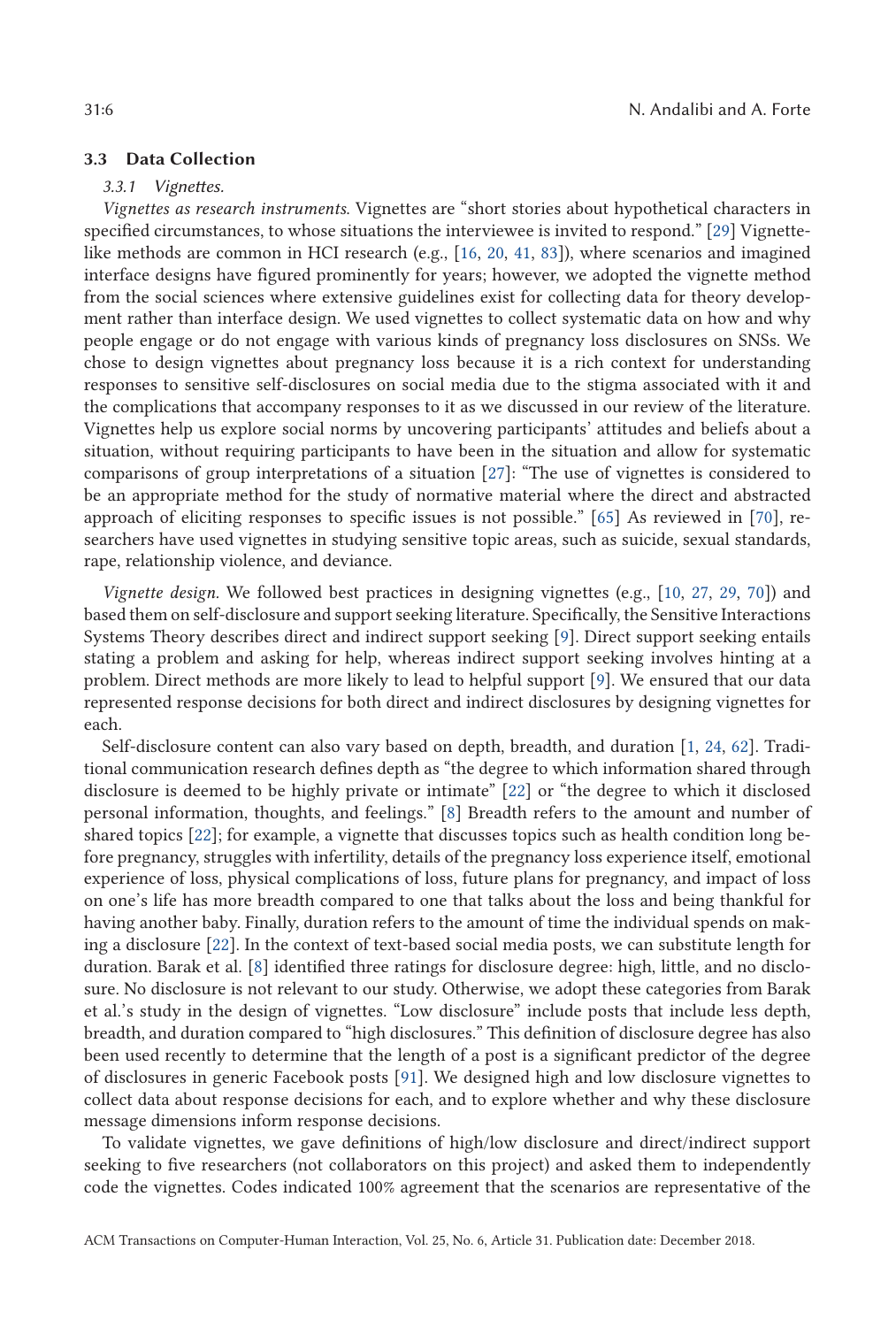

Fig. 1. Vignette designs.

associated categories. After the first interview we made minor edits to details of V1, to ensure we collected potentially relevant data to the type of detail provided in V1 (leading to V1a and V1b as two variations of V1). The reason for this adjustment was that in the first interview, the participant noted that the specific *kind* of detail in the post (about the poster's husband) would make the audience take sides and angry at the husband; so we wanted to see if tweaking this detail to something more generic would still be noticed by participants (and we found that it was). This was appropriate because our data collection and analysis was an iterative process, not an experiment, during which our data collection and sampling was informed by analyzing prior interviews. Vignettes are available in supplemental materials. Figure 1 shows the overall vignette design. *Note*: these designed vignettes include content about pregnancy loss.

*3.3.2 Interviews.* The first author conducted all the interviews via participants' preferred method of video or voice call. The interviews were semi-structured and lasted for 80 minutes (*SD* = 23.4, range: 40–105) on average. Only audio was recorded, and subsequently transcribed for analysis. The interviews started with background questions about general social media use. They then explored participants' encounters with sensitive posts on social media (including examples of coming across sensitive disclosures participants had mentioned in screening surveys), how and where they had come across them, what they were about, who they were from, how this exposure had made participants feel, and whether, why, and how they had or had not engaged with these posts in the past. We asked the seven participants who had mentioned seeing posts about pregnancy loss before to reflect on that experience and probed as described above to understand their process for making a decision about responding. For any specific instance participants mentioned, we probed to uncover factors that contributed to their response. We then asked about participants' own disclosure behaviors. This phase of the interviews covered a wide range of experiences beyond pregnancy loss disclosures. Next, participants were provided with links to vignettes about pregnancy loss, described in detail in the previous section. They read the vignettes one by one and in the same order starting from V1. We asked them to imagine that the vignettes were posts they encountered on the social media platform they used most. We asked them to describe how and why they would respond to each one and how they believed others would respond. By this point in the interview, we knew about their typical social media use, so we framed the question accordingly. Sometimes participants went back and forth between vignettes to compare them. If it did not come up organically, we further probed by asking how they would feel if this post was from different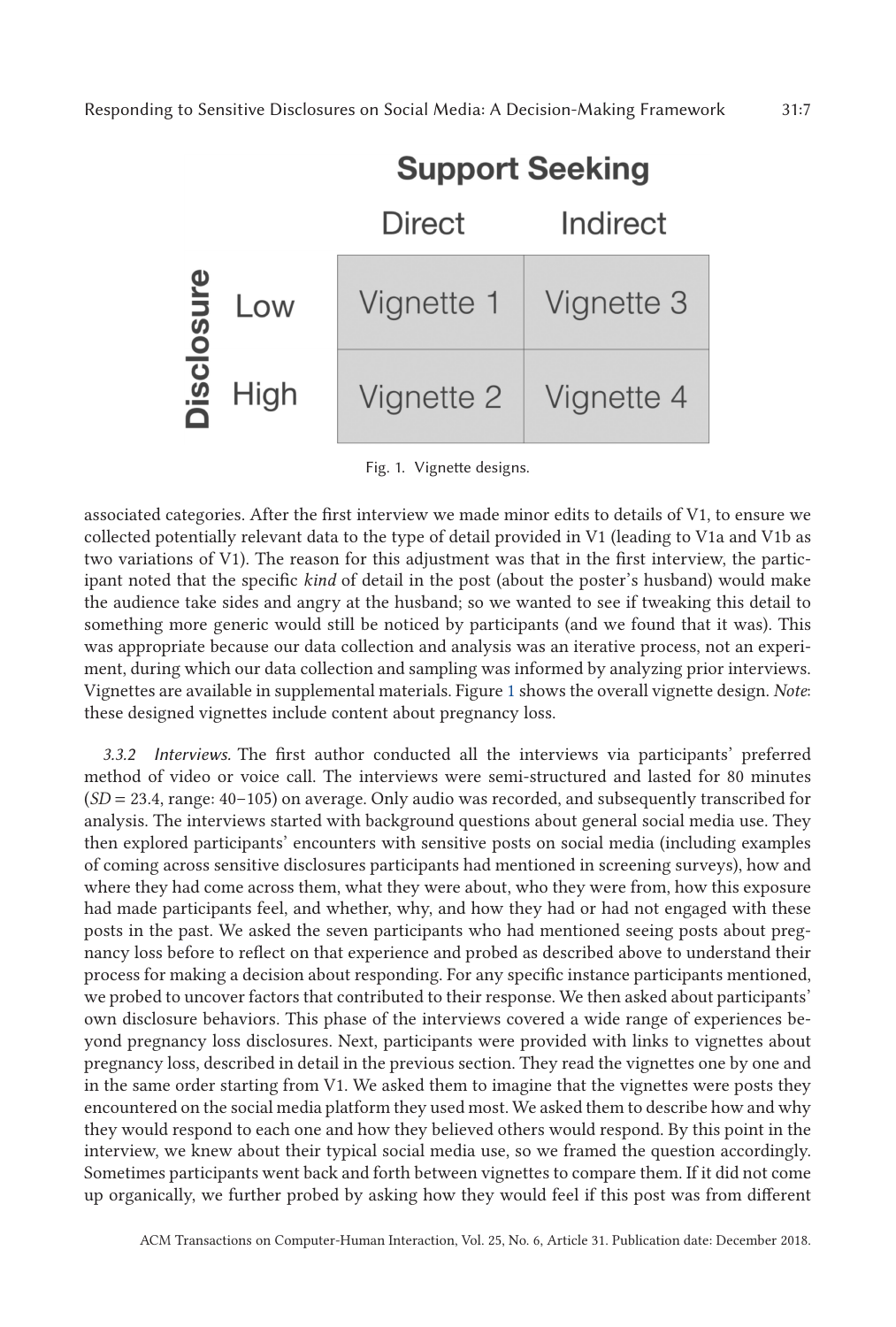people (e.g., friend, coworker, family member) and why. This phase of the interviews provided us with data about RDM when coming across pregnancy loss disclosures specifically, and the role of the factors we intentionally incorporated in our vignette designs.

The interviewer adopted guidelines posed by Kasket [\[44\]](#page-26-0) for conducting interviews who may show signs of distress. These guidelines provide signs of different stress levels that interviewers can respond to and be sensitive to. The study was approved by our institution's IRB.

*3.3.3 Analysis Method.* We used the constant comparative method to identify reoccurring concepts in interview transcripts. The first author applied line-by-line coding to the data "through which categories, their properties, and relationships emerge automatically taking us beyond description and putting us into a conceptual mode of analysis" [\[80,](#page-28-0) [66\]](#page-27-0). This involved iteratively looking for consistencies and differences in the data. We treated the data from both phases of the interviews as a whole. Throughout analysis iterations, the authors met to discuss and refine the emerging themes.

*3.3.4 Limitations.* The potential differences between reported behavior and actual behavior have always been a challenge for social science research, and vignettes are not exceptions. However, studies suggest that people behave similarly in "real life" as they respond to vignettes, particularly in sensitive settings (e.g., [\[65,](#page-27-0) [67,](#page-27-0) [69\]](#page-27-0)). We used vignettes as research instruments to uncover beliefs and attitudes about sensitive disclosures. Our vignettes were not representative of all sensitive disclosures or even all pregnancy loss disclosures. However, combining vignettes as prompts and recruiting participants who had reported coming across sensitive topics in the past allowed us to learn new things about response behaviors in sensitive settings on SNSs. Future work could use experimental methods and vignettes to test our findings and find correlational results; however, our goal here was to provide a framework that makes it possible to do future work that is grounded in phenomenological knowledge of the world. Finally, our sample was 64% women and all participants lived in the United States. Future work could address response behaviors in and across different cultures. Although our goal was not to generalize across cultures, we acknowledge the limitations of our sample.

# **4 FINDINGS**

We organize our findings around three types of decision factors (Figure [2\)](#page-8-0) that influenced whether and how participants responded to sensitive disclosures on social media: Self-related, poster/discloser-related, and context-related. In the next sections, we describe each of the factors and provide example of decision making that relies on each. *NOTE:* This section includes content about people's reflections on seeing content from those in distress on social media.

### **4.1 Self-related Factors**

Factors related to self that impacted response decisions included: personal or professional expertise, attitudes toward the topic and sharing about it, impression management, privacy, and personal wellbeing.

#### *4.1.1 Personal Experience and Professional Expertise.*

*Personal experience.* Participants reflected on whether they had similar experiences when deciding whether to respond. Some respondents felt that it was important to have a close proximal experience, i.e., an experience that was very similar to the discloser. For example, P2 noted that "When it comes to things that are sensitive material posts, I try to really only comment on things that I have personal life experience I can bring to bear on it. With something like pregnancy difficulty, I've never been pregnant. I don't feel like I'm coming from a place of expertise or that I have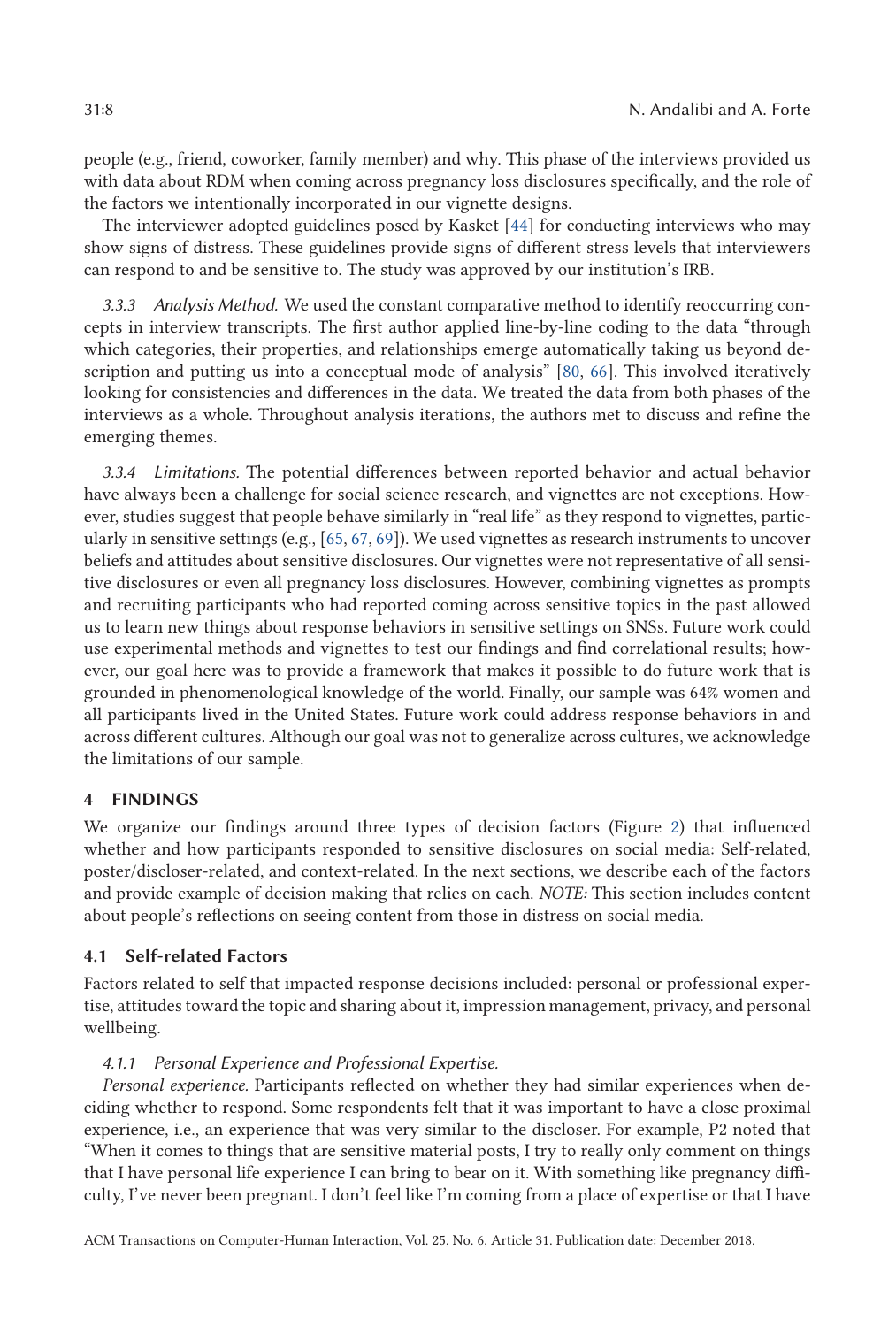<span id="page-8-0"></span>

disclosures on social media.

a lot to offer other than generalized sympathy. With things like that, I do feel like that dissuades me from making any sort of comment or interaction. I feel pretty strongly, a personal belief if I am not an expert on something, and I don't have personal experience on it, I'm not an anecdotal expert, it's really unhelpful for me to clutter someone's mental and emotional space by commenting. Especially when this person asked specifically, they asked a question, and they're looking for advice, and I don't feel like I have advice for them*.*" Not having had a proximal experience led to not engaging with a post, generic condolences, or a lightweight reaction such as a "sad face."

People found it hard to relate to, empathize with, or have what they deemed to be a meaningful interaction with the poster in the absence of a similar experience; however, past experiences playing a supportive role also led to the personal experience people deemed necessary for a meaningful response. P8 felt more confident supporting a colleague after a pregnancy loss due to past experiences helping a friend: "I've never had children. I've never tried for children so it's not something that I knew much about, but having been there for one friend, I felt I could at least be there for another." In spite of not having had a personal experience with pregnancy herself, she felt that she understood enough to know what support would be helpful.

Less proximal experiences also evoked and informed responses particularly when participants were able to relate to specific dimensions of the disclosed experience. For example, P8 suggested how people could empathize if they had not had a pregnancy loss experience specifically, but could relate to other aspects of the experience: "Even if somebody has not experienced a  $D&C^1$  or if someone hasn't experienced a termination of a pregnancy before carrying it to term, you can

<sup>1</sup>D&C (Dilation and Curettage) is a gynecological procedure.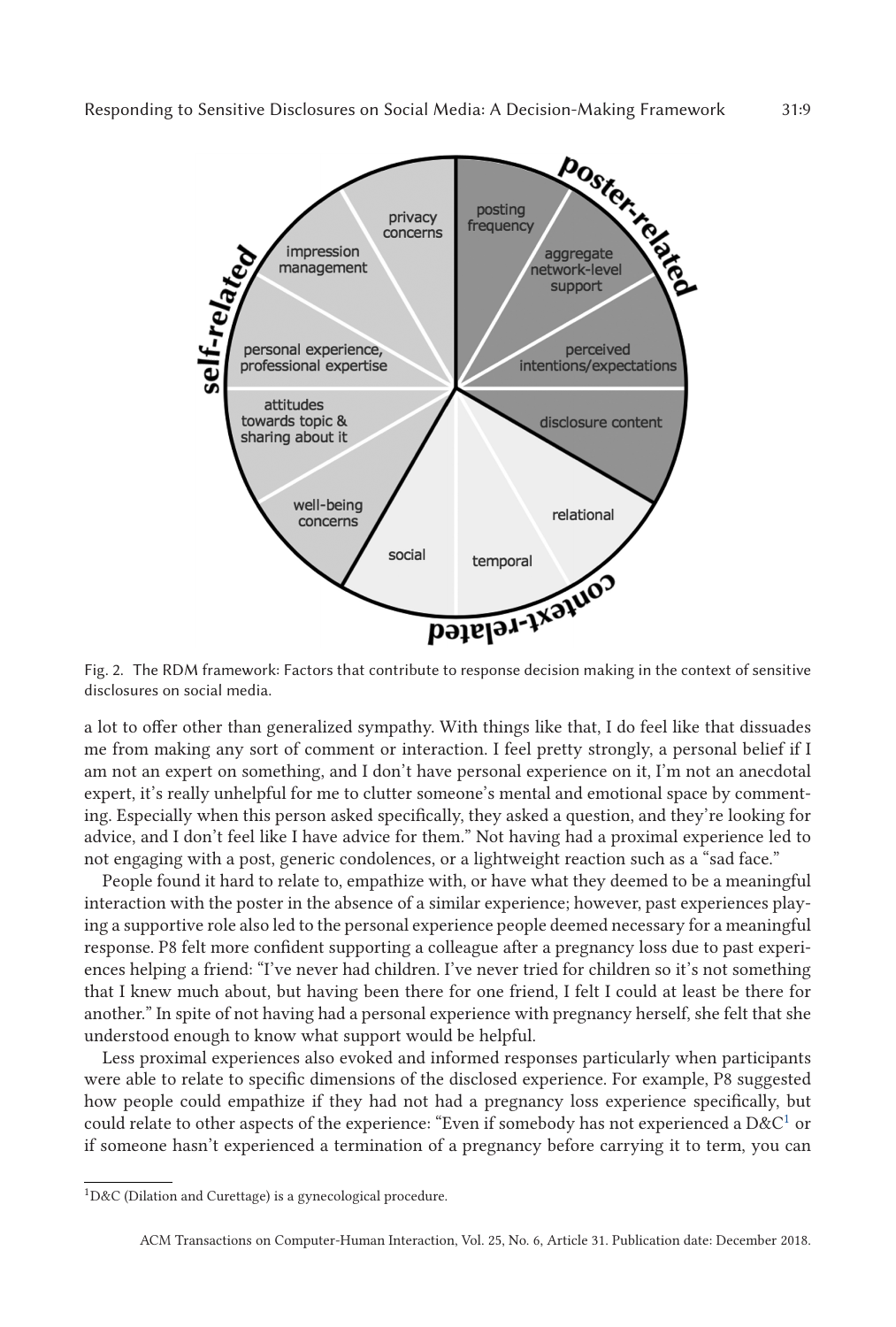relate to spending time in the hospital with a family member or relate to their grief of losing a family member or not being ready to try for a child for whatever reason." Similarly, others connected with the grief expressed in some of the vignettes, without having experienced a pregnancy loss. As P9 said: "Everybody can relate to that in some way in their lives. Doesn't have to be just like pregnancy. People like to rally around people that are feeling down." Even others responded empathetically to vignettes based on their experience with healthy pregnancies. As P3 reflected on V2: "If it was someone I was closer with, it'd be really hard not to respond. I think through the whole pregnancy with my wife I was never relaxed for a moment. I'd probably spend hours and hours thinking about it before I said a word because I'd be really conscious about how sensitive every little thing is when you're in that state of grief and anxiety. It just amplifies everything." P3 was able to feel for the poster, based on his experience with having a child and not having dealt with pregnancy complications in their pregnancy. In summary, when participants came across sensitive disclosures, they connected with the post either by virtue of a having had a similar personal experience, or connecting to specific aspects of the experience. Familiarity on a personal level provided grounds for empathy, which is an important feature of online support groups [\[95\]](#page-28-0). Here, we see that when personal experience was not present, people were less likely to respond to sensitive disclosures*.*

*Professional expertise.* Professional expertise refers to education and training that gives people confidence that their responses will be useful in the absence of personal experience. For example, P5 was in school for East Asian Medicine and knew about postpartum depression because of her profession. She said: "Medically, I've had to treat people who are depressed and who are in grief states and I know what helps. From a medical perspective, from a physical, emotional standpoint. So I would engage with that more on that level and less on the level of wanting to be a parent or the pregnancy. Because I feel like I can't speak to that part of it." When in distress, people may need various kinds of support (i.e., emotional informational, esteem, instrumental, network) from others in their network [\[25\]](#page-25-0). While some may have personal experience and may be better suited to provide emotional, esteem, or network support, others may be better equipped to provide informational support and advice because of their professional expertise.

Not having this professional expertise on the other hand, sometimes inhibited responses and engagement. For instance, P3 reflected back on a Facebook friend's posts about suicidal thoughts: "I think a lot of it had to do with almost a violent tone that she was taking where I don't think I had the skills, I was like this person needs professional care and therapy that I'm not capable of. We're definitely not close enough to where I'd be the one who would make that call like push for that, but I think I know my limitations about the things I'm willing to engage in*.*" The relational context within which these disclosures happened in tandem with the tone of the disclosures and the participant not having the required professional expertise led to non-engagement with the social media post about suicide. Similarly, P9 reflected on V4: "I feel like this is one of those that's like it's got so much detail and so much specificity that it's like this person needs to be talking to a professional counselor not just like a random group of friends and acquaintances... like this person needs somebody that's professionally trained to deal with somebody that's in such an emotional state*.*" In summary, when participants felt they were not able to connect to a post on a personal level, having relevant professional expertise was a secondary factor that contributed to engagement and response decisions.

Sometimes to compensate for the lack of personal experience and professional expertise, participants engaged in or imagined information seeking online and offline to gain some level of expertise through other means. For instance, P8 reflected back on when her friend posted about pregnancy loss on Facebook: "Initially the first thing I did was I sort of googled 'How do you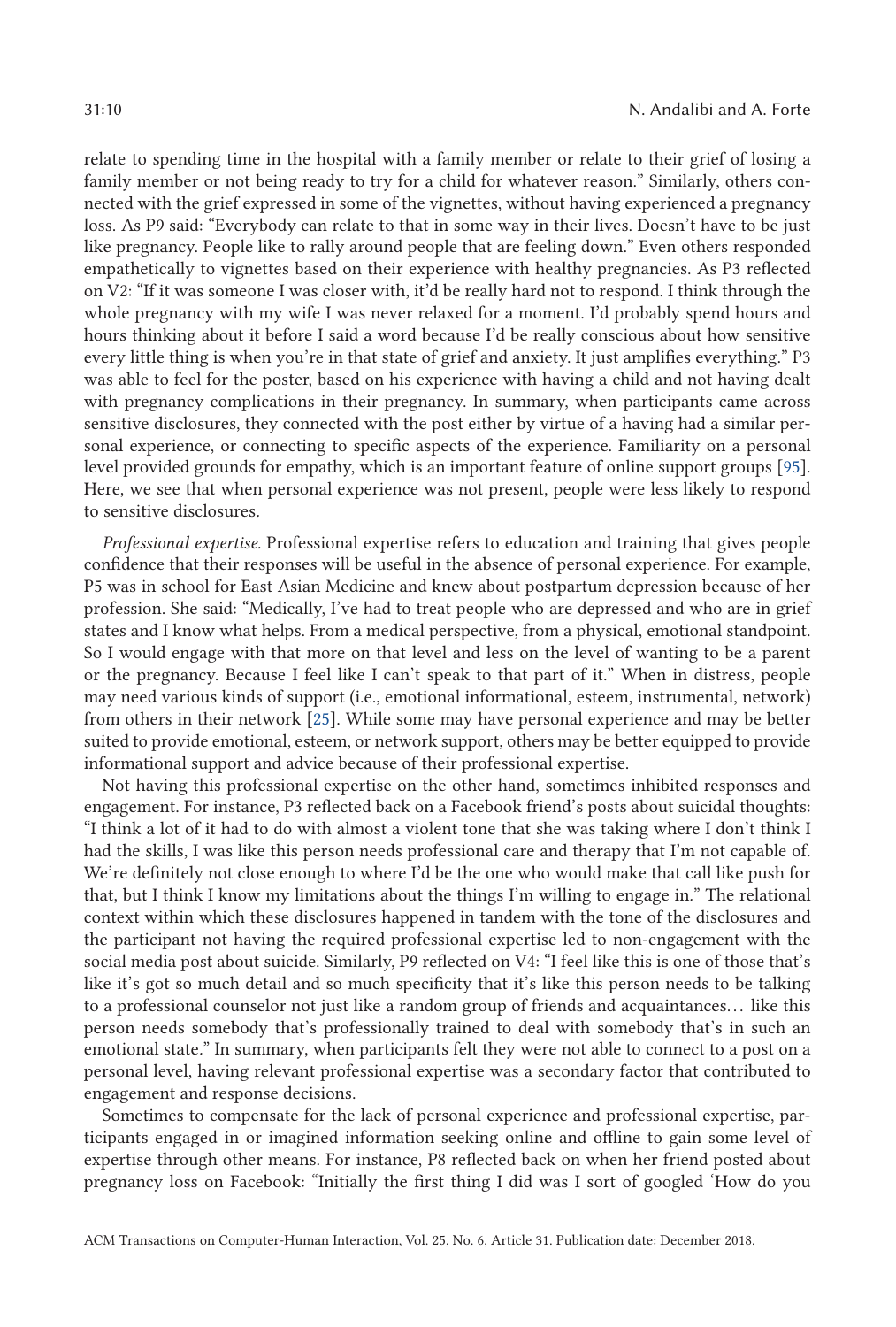comfort somebody after a miscarriage?' I looked it up because I didn't know. I didn't feel like I could ask because she had so much going on in her life and so much grief. She shouldn't have to educate me on how to help her so I kind of looked up how to talk to somebody who's had a miscarriage. I know this sounds so cheesy of a thing to do, but I was like . . .I didn't know where else to look but the internet. That's not something my mom and I ever talked about. I didn't really know much about miscarriage, only that it happened to some women*.*" Similarly, P6 reflected on V2 and said he would ask his mom—whom he knew had personal experience—if she would be willing to speak to the poster: "I think if I actually did see this the first thing I would do is go and talk to my mom because I know that she has had a miscarriage. I would ask her if she were willing to talk this person because I know my mom if she were willing would have a lot more to offer to her than I would. Depending on what my mom said I might comment like, I might tell them that she is willing to talk to them*.*" While these participants did not have the expertise to provide help initially, nor did they have the relevant personal experience, they solicited others' expertise and experience to provide helpful support to the poster.

*4.1.2 Attitudes Toward the Topic and Sharing About it.* Recipient's attitudes about the topic and whether it is appropriate to share sensitive content on social media helped them decide whether to respond to sensitive posts.

Participants made it clear that unwillingness to share their own struggles online made them uncomfortable with engaging with such posts from others. As P2 said: "I think the fact that I'm more reticent to share personal information of a sensitive nature on social media means I am also a little bit more reluctant to comment on things of a personal nature. In part, I think that's because it almost feels unfair. I'm not willing to open up on social media, so I shouldn't comment on other people opening up on social media, either in a positive or negative or any sort of way. I don't feel that I have the space to comment if I'm also not being forthcoming." In this way, P2 suggests that openness should be reciprocal, and if they could not reciprocate, they avoided interactions around sensitive disclosures altogether. The social exchange perspective suggests that when disclosures are made in dyadic relationships, an informational imbalance is created and people try to rebalance by reciprocating with information about themselves [\[6\]](#page-24-0). This process becomes complicated on social media when reciprocation would mean disclosing to a large group of people, instead of one.

Some participants believed sharing negative, sensitive, or personal content is not appropriate or useful, and this led to hesitation in engaging with these kinds of posts. P11 said: "For me it doesn't seem appropriate to post things like that on social media. It feels like you really need attention or you really need to feel like you have some sort of online support, and I don't think Facebook is really conducive for that type of supportive environment, sometimes it gets really annoying, I think that posting sensitive topics on social media is not really going to get people anywhere." The meanings that people associated with sharing sensitive content and perceptions of appropriateness were also factors important in RDM.

Finally, not sharing ideology about a relevant topic with the poster informed the decision to refrain from responding. For example, P9 held pro-choice views and had seen a post about pregnancy loss from someone who held pro-life views. This difference made it difficult for P9 to provide support to the poster: "She's anti-abortion, and she continually posts stuff about being anti-abortion and so I think the whole miscarriage thing and that became this intertwined interaction possibly at the time she posted it." People evaluated the poster's ideologies and values, and when the difference was somehow meaningful to them, they did not engage with sensitive posts of that topic, even if posts expressed feelings of grief and sadness.

In summary, not being comfortable posting about one's own struggles, not having a favorable view toward public intimate disclosures on social media, and not sharing the same ideologies and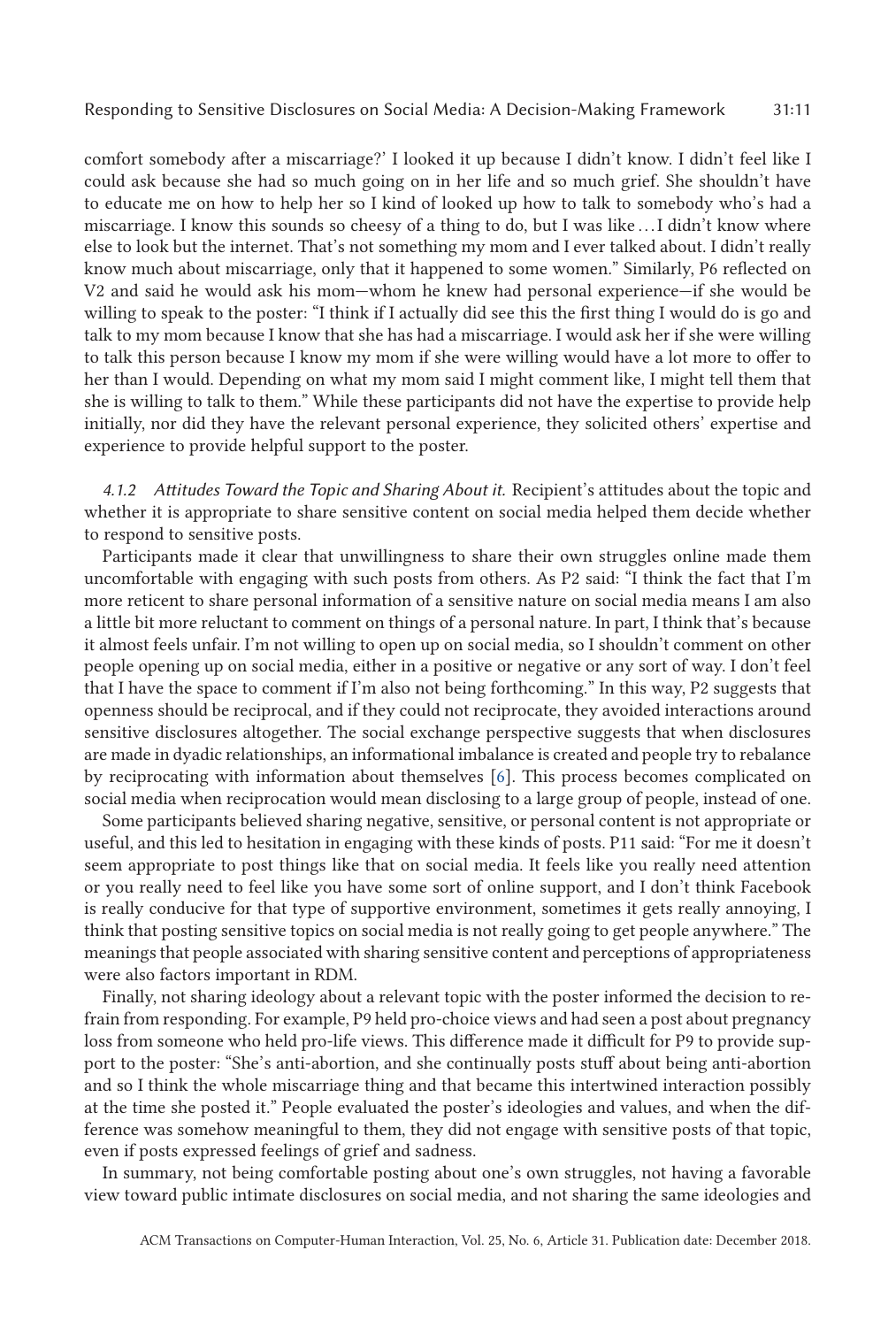values with the poster were factors leading to non-engagement for some participants. Perceptions of similarity with the discloser in terms of values, ideologies, and social media behavior are important factors in response decisions.

*4.1.3 Impression Management.* When deciding if and how to respond to a sensitive disclosure online, participants considered how a public performance of support would reflect on them. Specifically, being judged as inauthentic or having an otherwise improper response caused people to remain silent or strategically engage is less visible ways.

P2 observed that "When I see other people making comforting comments or sympathetic comments on someone's post or making unsympathetic comments on someone else's post, I think of it more as them posturing and saying this is the person that I am. I'm someone who is comforting. I'm someone who is religious. I'm someone who is X, Y, or Z, rather than them actually wanting to comfort a person." This perception of performing for an audience rather than the poster who is in distress, led some people to not engage with posts in public forms. This perception is in part enabled by the potential visibility of a responder's activity to individuals other than the original poster. Prior work (e.g., [\[17,](#page-25-0) [39,](#page-26-0) [74\]](#page-27-0)) suggests that public engagements with posts through "reactions," "likes," or comments are gestures of support provision. Here, we see a different interpretation of these interactions by potential respondents who view them as performative and not genuine, leading to the decision to not respond. P2 also commented on the lack of cues in social media to help guide responses: "It's a lot easier for me to converse with people when I can see how they're reacting in real time, and so it does feel very vulnerable, even though I'm not the one who's sharing the sensitive material to begin with, it feels vulnerable to comment on it because you're not sure how people are going to respond." This shows how social media users have impression management concerns when considering interacting with a post they deem to be sensitive.

Sometimes participants addressed impression management concerns by combining communication channels with different levels of publicity (i.e., liking, commenting, private messaging). For example, some perceived "liking" as less performative, less visible to others, and "more anonymous" to others compared to commenting. P5 noted that liking a post "feels more anonymous, because it's like . . .I don't think it's very likely that somebody's gonna scroll down all the likes and look at who likes it. So it feels like a less ego-driven way of supporting somebody in a very minimal way. And then you have the option to engage more intensely if that seems appropriate." This example illustrates how the platform enabling various kinds of interactions with different levels of perceived visibility and resulting anonymity help with impression management concerns. P10 reflected on such an occasion for "more intense" communication when a friend had posted about pregnancy loss, and she initially commented on her post, but then decided to reach out privately as well: "Well I wanted to comment first and see if she would reach out and I know there were a bunch of comments all saying the, the vast majority of them saying the same thing. I was like, 'I think I should reach out to her personally because I'm also her friend'. So that was my decision to reach out to her privately... 'Cause if she's willing to post that online, I mean she's kind of seeking, I feel like she should get some reassurance. . . affirmation from it. So showing that there's a lot of people that support her and I want to be at least one of them that supports her too. So that's why I did that. I didn't want to also be seen as like someone that's like, comments online and then leaves her alone. Especially, since I'm pretty close to her. I wanted to make sure that I was reaching out to her in a more private, like, one-on-one connection." Her decision to engage with her friend's post in several ways was informed by (1) her impression management needs related to being an individual who reached out in a more private way to a close friend in need while also ensuring that no boundaries are crossed, and (2) contributing to the poster's aggregate network-level support. Sometimes communication was motivated by how *not* reaching out would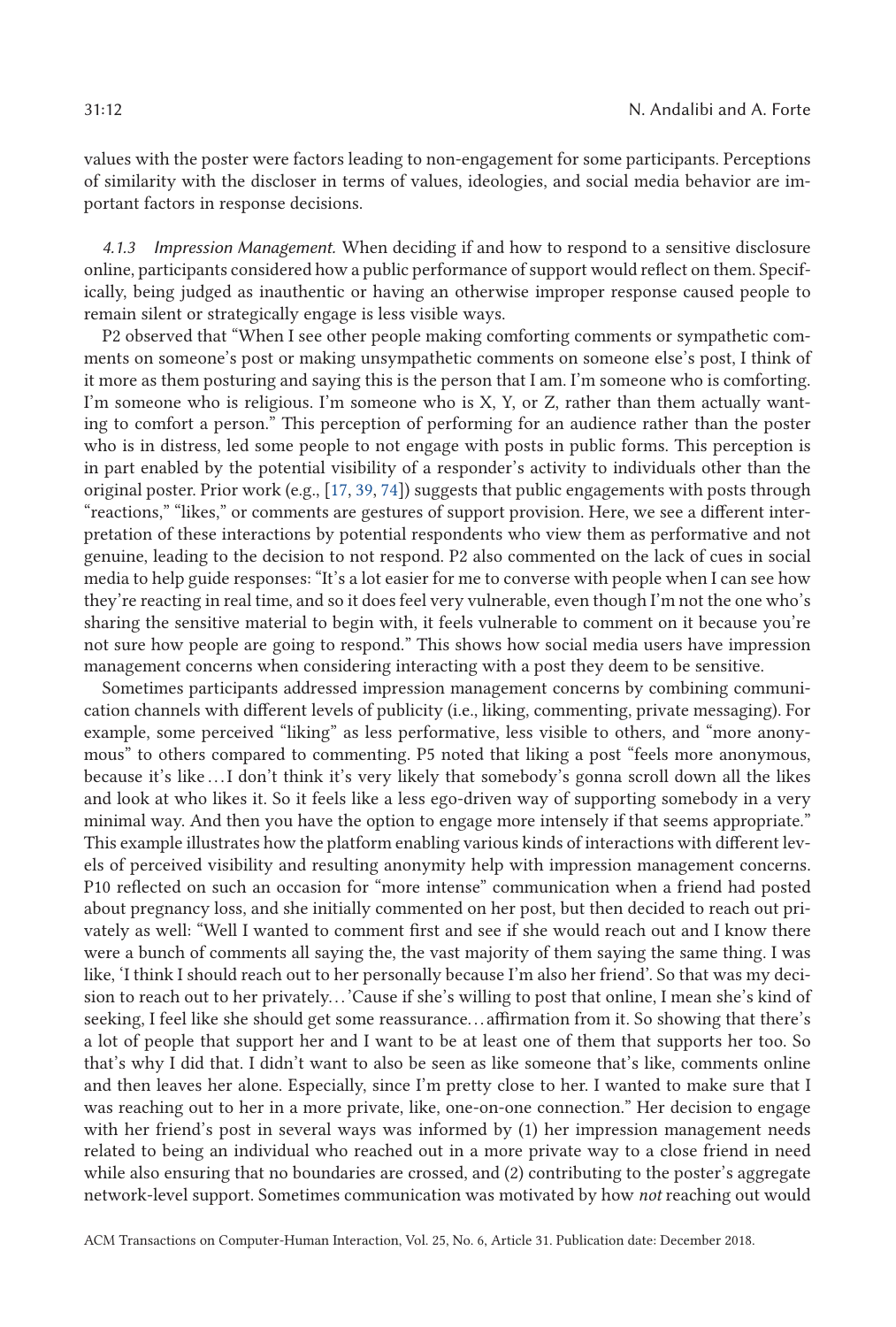come across to the poster in particular, especially when those who may not be particularly close to the poster may also be engaging in public demonstrations of support.

In summary, participants considered how their interactions in any form (i.e., comment, "reaction," private contact) would be received by the poster or by others whom they would be visible to. Concerns around anticipated negative judgments or receptions led to non-engagement for some participants. Prior work suggests that imagining oneself in negative interactions on Facebook is linked to lower feelings of belonging, self-esteem, control, and meaningful existence [\[43\]](#page-26-0). Here, we show that it could also lead to not engaging with others' sensitive disclosures or requests for support. By not engaging with sensitive disclosures, some participants attempted to protect their own "face" [\[31\]](#page-25-0) due to concerns about their interactions not being received well.

*4.1.4 Privacy Concerns.* Because responses to posts are currently governed by the privacy settings of the poster, participants described carefully considering the privacy implications of a potential response. As P8 said: "I do check if the privacy setting on their post is public. That will sometimes affect if I comment or if I message them privately to offer support. It will affect the extent to which I am open in my comments. I have one friend where everything he posts is a public post. I don't want to call anybody an over-sharer, but he's just like - His audience is the world when it comes to Facebook. I actually don't feel comfortable posting anything super personal because I know that like a lot of people follow him on Facebook." Some participants reported they were less likely to engage with posts in order to protect their own privacy.

Other participants suggested that spaces like Reddit or online support groups would make it easier to provide advice and detailed responses, because anonymity and/or topic-specific spaces reduce the need to worry about who is watching or what the consequences would be. For instance, P4 said: "Since Reddit is a lot more anonymous, people also tend to want to give their advices to strangers. On Facebook you don't feel like you can just knowledge dump on people and have it be okay... I guess it's also the culture of Reddit, in addition to anonymity... People are going there with that in mind. Someone who feels like they have something to say can be pretty blunt, doesn't necessarily have to worry about offline socialization*.*" This shows how the lack of overlap between one's audience on Reddit with that of their physical world (similar to Facebook) network enables more disinhibited responses and privacy regulation. Similarly, P9 said: "I'm in a moms group specifically, a private closed [Facebook] group. It's a more private group where it's not just anybody and everybody that you're friends with. If it's in there, I would be more likely to comment just because that group is set up for that kind of support system, otherwise I probably really wouldn't comment." Control over one's privacy sometimes through enacting anonymity and sometimes through having a specific audience and topic made it more likely for some to engage with sensitive posts. While prior scholarship has uncovered aspects of privacy concerns (e.g., context collapse) that make disclosures on SNSs challenging (e.g., [\[2,](#page-24-0) [36,](#page-26-0) [56,](#page-27-0) [88,](#page-28-0) [90\]](#page-28-0)); here, we see that concerns about audience and privacy affect decisions about how, why, and when support or other response kinds are *offered* following disclosures. These concerns are directly informed by platform features such as degrees of anonymity and identifiability, control over audience, and visibility of responses to them, or topic-specific spaces.

*4.1.5 Personal Wellbeing.* Some participants felt that engaging with a post, or seeing others' responses to the post would be emotionally draining. For instance, P5 reflected on V4 and said: "With this, just by reading it, the person is asking us to do some emotional labor for them. She is unloading online so that anyone that catches it is holding some of that pain. But I think that not everybody wants that. Not everybody wants to read about really difficult things that people are going through." Participants described exposure and responses to painful or sensitive disclosures as a kind of emotional labor that the poster asks the audience to do. Sometimes this led to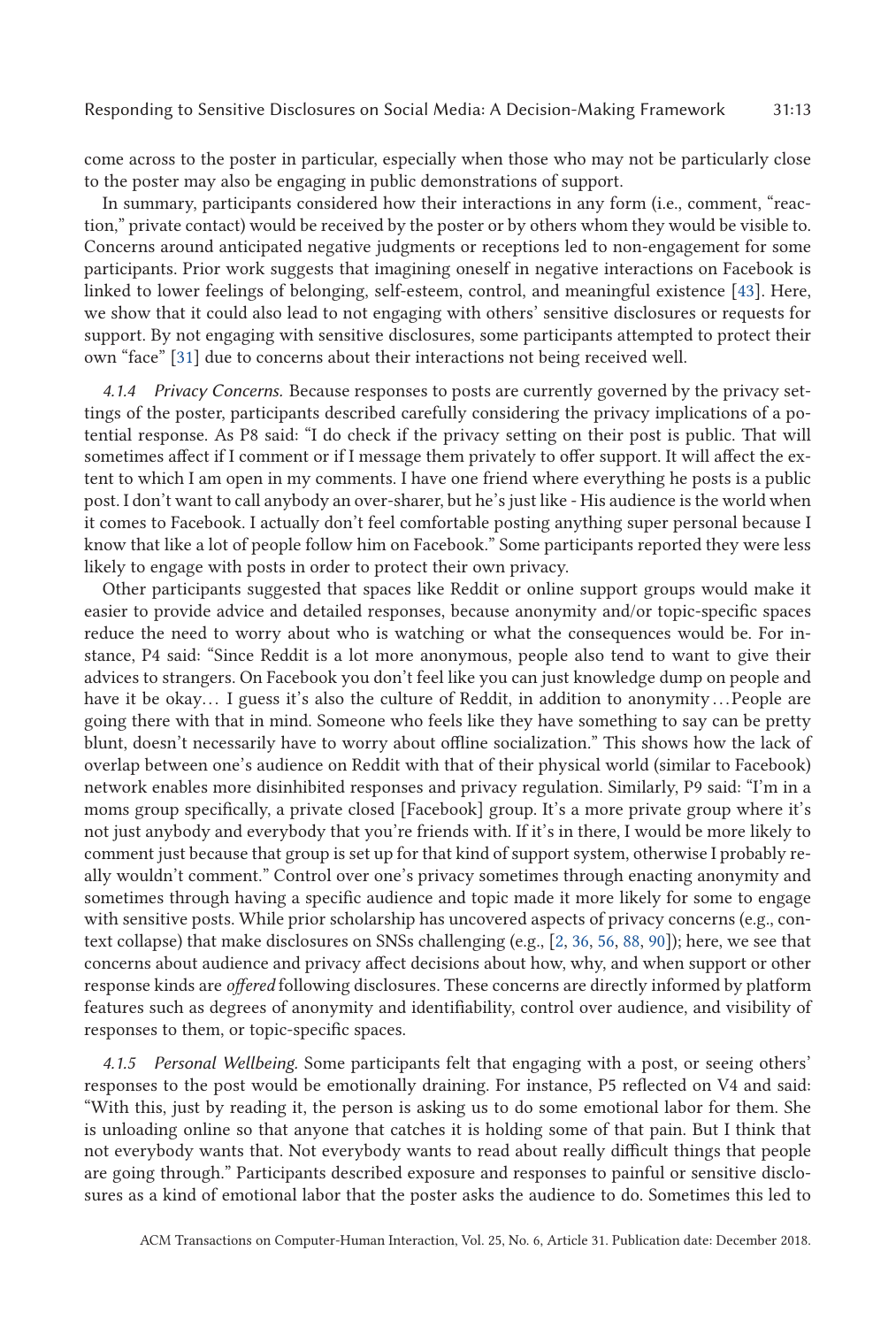non-engagement because participants did not want to do that emotional labor. P7 explained: "I wouldn't respond. One of my biggest things is to try to reduce sadness in my life. If I respond to it, then I'm drawn into it, and I don't want to be." On another note, P2 said: "I'm not as comfortable commenting on either things I don't have experience with or that are just, it's almost too tender and raw for me, too vulnerable for me personally*.*" The emotional labor of exposure to such posts or interactions around them was linked with triggering feelings or being drawn into discussions that one did not want. Experimental large-scale research has found support for the "emotional contagion" [\[38\]](#page-26-0) phenomena on Facebook, meaning people pick up on emotional states without a need for direct interaction (exposure to content is enough) [\[47\]](#page-26-0). Here, we see that for some participants, awareness of how their own wellbeing may be affected by responding to others' sensitive posts or requests for support led to non-engagement.

### **4.2 Poster-Related Factors**

Factors related to the poster and the ways they disclosed their experience played a role in how and whether participants responded. These included disclosure content (i.e., direct vs. indirect support seeking, disclosure message details), frequency of posting, perceptions of poster's intentions and expectations, and opportunity for what we refer to as "aggregate network-level support."

### *4.2.1 Disclosure Content.*

*Perceived directness of support seeking.* Sometimes a discloser explicitly asked for help or some kind of reaction from the audience. This meant participants did not need to guess the needs of the poster or their motivations for posting. For instance, P5 reflected on V1a: "I do think that because the person is asking a pointed question, that they're gonna get responses. Because they put it into question format at the end. So then the person that is reading it knows that they're being asked for information. They're being asked advice. So that as the reader we're not just reading someone's thought, but we're also asked to engage with it very, very specifically, very directly." Also, P6 reflected on V2: "It's easier with this one because they specifically say they are looking for help and just the way they are talking about it seems a lot more involved and calm even though they are obviously upset. It's just a lot easier, I feel a lot more invited to offer them my help." Often, specifically asking for support made it more likely that people would respond or have an easier time deciding. Vagueness and indirect support seeking made it harder and less likely that participants would respond.

Participants suggested that direct support seeking prompts reciprocal disclosures from those who have had similar experiences. As P3 reflected on V2: "I would expect to see other people sharing their own horror stories of hospitals and death and whatnot*.* I feel like people need to talk about those things and don't often get the chance to, so when someone specifically ask for other people's experiences and how they dealt with it. I think it frees people up to really share that." Direct support seeking meant participants felt more comfortable with sharing their own relevant experiences with the poster compared to indirect support seeking. Conversely, when intentions of the poster were not easily comprehendible for the participants, they were less likely to respond. For example, P7 reflected on V4: "I don't really understand what she's trying to convey or what she's asking for, or maybe she's not even asking for help. That's the thing. I don't even know how to respond." Similarly, P9 reflected on V3: "I guess because I just I don't feel like they're necessarily needing a response, they are not necessarily reaching out for help or advice."

Participants organically noticed when a discloser sought support directly (e.g., by asking a question) or indirectly (e.g., by hinting at a need). While mismatches between the type of support directly requested with the type of support provided may occur in online platforms [\[3,](#page-24-0) [92\]](#page-28-0), when matches occur people are more likely to continue participating and contributing in the community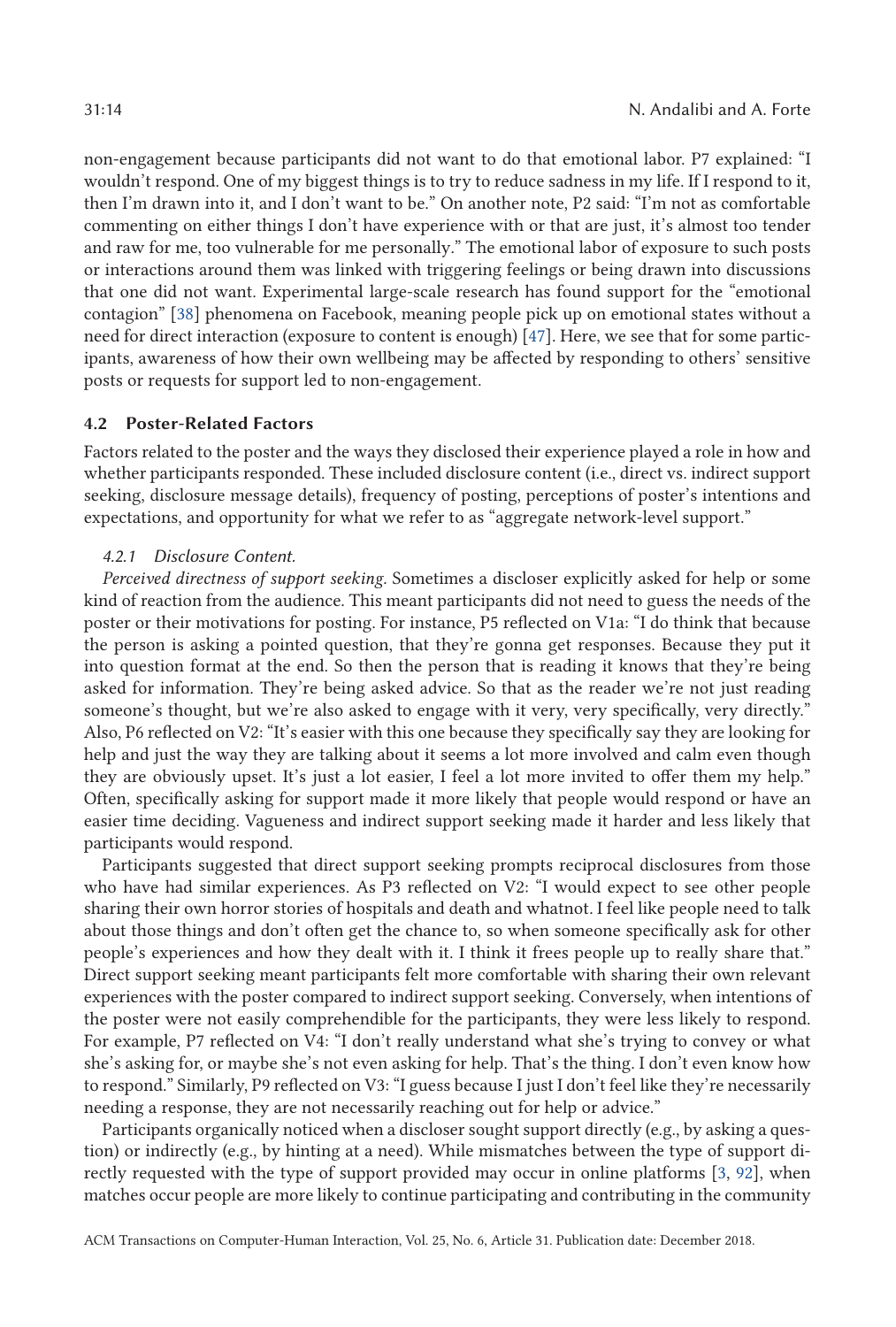[\[92,](#page-28-0) [93\]](#page-28-0). In face-to-face contexts, direct support seeking is more likely to lead to helpful support while indirect methods can be misunderstood or ignored [\[9\]](#page-25-0). Prior work suggests that mental health related disclosures on Instagram with direct support seeking receive more comments than those that do not directly seek support [\[5\]](#page-24-0). Here, we provide insights about *why* prior research has observed these behaviors on social media.

*Disclosure level.* The level and amount of information included in a disclosure message led to different perceptions of need and different response behaviors. Some thought a detailed post conveyed that the poster was in need, as described by P4 reflecting on V2: "It's long, so clearly they're putting effort into this or want to get something off their chest." Others thought that a short post signaled intense pain. As P2 put it looking at V3: "...almost like they're hurting too much to give more detail. It would almost be more painful for them to give more detail."

Some participants shared how lack of detail made it difficult to respond in helpful ways and encouraged lightweight interactions such as liking a post. For example, reflecting on V3, P2 said: "It feels like when someone is more forthcoming, you can be more forthcoming. On a post with more detail, you feel like you can respond with a little more detail. With something like this, it's very just a broad statement and a short statement. I feel like the best short statement I could give back would be to just 'like' that."

Detailed disclosures were seen to prompt responses such as suggesting professional help, probing questions, or reciprocal disclosures. Reflecting on V4, P3 said: "I feel like [this post] might even trigger some sort of kind of like not angry but more like probing questions. Because it's a lot to share, it's a lot of personal stuff to share. I wouldn't be surprised though if there were people with similar stories to share. I think it goes back to the amount they're sharing. It welcomes people to offer." Yet, detail could also be perceived as "too intimate." Especially in the absence of a close relationship, too much intimate detail led to non-response. As P1 said of V4: "Some of the things that's talked about in this post are just a little bit too personal, too intimate that I wouldn't want to make them feel uncomfortable and talk to them about it*.*" The perceived intimacy of the content had to be proportionate to the perceived closeness of the relationship for a comfortable response act to take place.

The amount of time passed since the distressing event, as communicated through the disclosure message, also informed the resulting sense of urgency and contributed to response decisions. For example, reflecting on V3, P6 said: "This person isn't or at least they wouldn't seem at the epicenter of their problem, of their distress. Just the amount of time that's passed, I would feel like it was less urgent that they be supported so thus less compelled to I don't know comment." In this sense, when posters shared distress about an event that happened some time ago, responders did not always feel there was an urgency to help. On the other hand, where perceptions of urgency and the poster being in the heat of the moment existed, some were more likely to reach out to provide support, or example by privately connecting with the poster. For instance, reflecting on V4, P9 said: "Really the one that sticks out to me the most is the last one that makes me feel uncomfortable in the way that this person actually needs help or I'm worried that this person is in a situation where . . .I wouldn't say that it implies suicide or anything like that, that I would feel weird about not, almost feel weird about not responding in that case of like, 'Does this person really need help or they're going to do something that's dangerous to themselves or somebody else?' In that case I feel like it's almost like a human responsibility to respond to somebody or to have some kind of interaction with that person. I think if it were to be a little bit more doomsday then I would possibly respond just based on that." These examples show how the perceived level of urgency and the time passed since the distressing event communicated through the social media post content informed response decisions in different ways.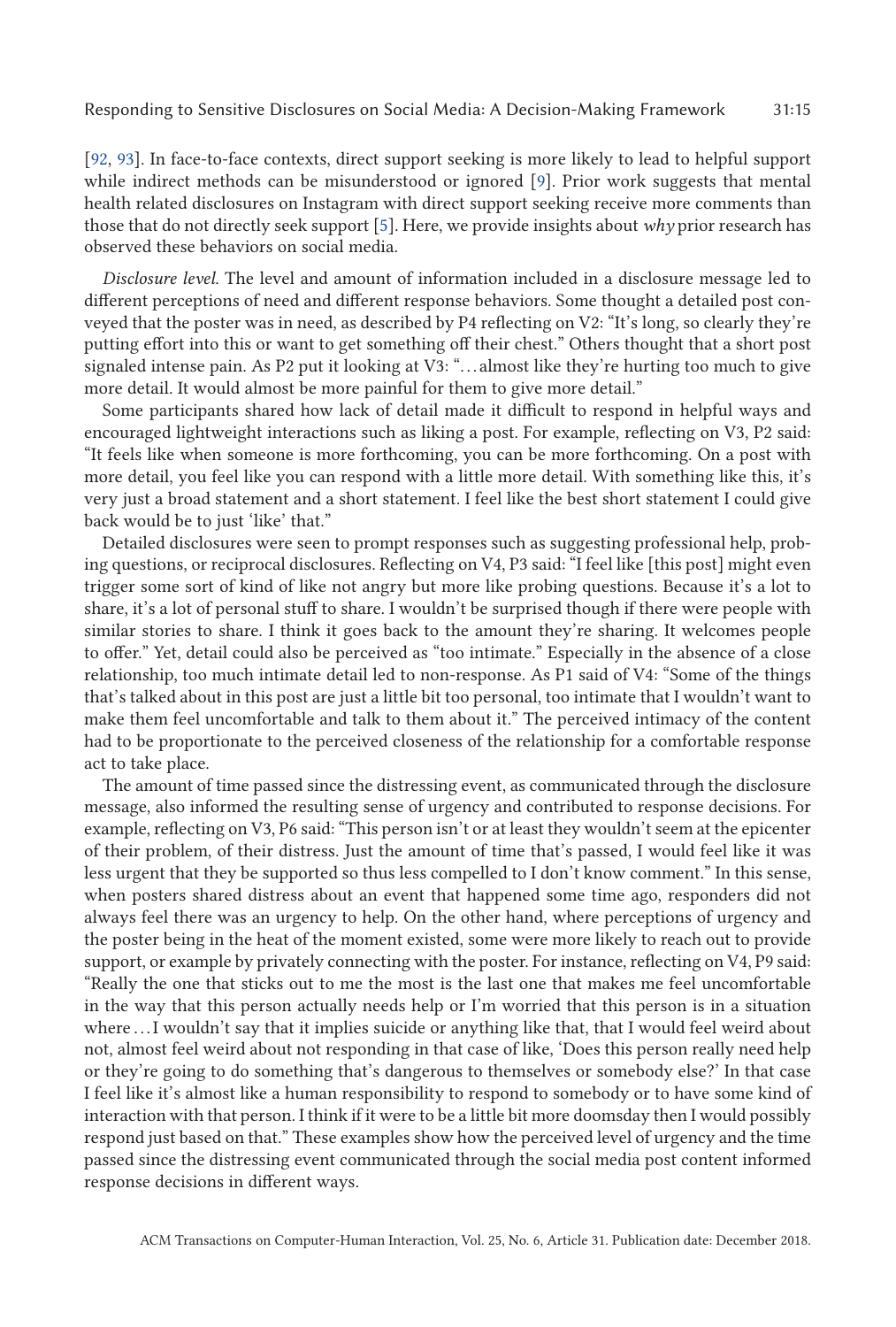In summary, details sometimes made it easier or felt as more necessary to connect with a post but sometimes raised barriers if they made the post too intimate. Participants formed perceptions about how the poster was feeling and coping based on the level and kind of details provided in the disclosure. Prior work has identified post content dimensions that are likely to attract responses [\[5,](#page-24-0) [28\]](#page-25-0). Here, we provide evidence about *why* provision of details leads to more, no, or less engagement.

*4.2.2 Frequency of Posting.* The frequency with which the poster disclosed feelings and information about a distressing event affected how their audience reasoned about potential responses. Specifically, we heard repeatedly that it was exhausting to come across frequent posts. Some wondered about attention seeking and had concerns about investing emotional labor, others wondered if responding to the post would mean or change anything. These thoughts made participants reluctant to engage with a frequent poster. In this context, P8 said: "Their network might be emotionally exhausted from supporting this person." Relatedly, P10 reflected that "If this person is always disappointed and depressed. . . no matter what I do it doesn't feel like they're supported. I would kind of be turned off in saying something. Because no matter what I say, I don't feel like it's going to help." P11 suggested that frequent posts were a type of attention-seeking behavior: "When people start posting it repetitively, it gets annoying, honestly because it feels like they're looking for attention." Prior work in face-to-face settings suggests that constantly expressing pain might drive away those who might have otherwise provides social support to a discloser (e.g., [\[15\]](#page-25-0)). We found that frequent social media posts led to feelings of exhaustion and powerlessness as well as negative perceptions of attention seeking, all of which affected response-related decision making.

*4.2.3 Perceptions of Poster's Intentions and Expectations.* Participants quickly assessed why the poster had shared the post and who they expected to view it and respond. These assessments informed response behaviors. Some participants described audience cues in the content; for example, comparing V1a and V1b, P6 said: "It almost feels they are asking just people who are actually in their lives, people that are close to them to answer the question (V1a). In the second one (V1b) it implies that there aren't those people, that no one is there to answer the question really. It's much more of an invitation for people who aren't so close." Other participants also reflected that the intended audience for V1b were people the poster was not close to. Reactions to these vignettes demonstrated how perceptions of intended audience helped participants to decide how to respond to disclosures.

The poster's identity and relationship with the participant helped the participant decide whether they were part of the intended audience. This was important because if participants did not feel like part of the intended audience, they refrained from responding. P4 described two main criteria for assessing whether they were among the intended audience when reflecting on V1 if he saw it on his Facebook feed as follows: (1) If the poster would say the same thing in person, and (2) if they were close and/or in recent contact with each other: "It doesn't really feel like my place, even though they're posting this to a space that I can see it, it doesn't feel like it's directed at me in any way, if I don't really interact with them much. . . If I can't imagine the person posting would say it to me in person, I think that plays a pretty major role in whether or not I feel comfortable commenting on it." He further explained how this goes beyond the vignette example: ". . .more generally, if I post something to Facebook, I have a group of people, whether or not I realize it, I have a group of people that I am thinking about, reading this. The people I interact with or the people are on my mind, people I assume with like and respond to this, or whatever. If I haven't been interacting with this person, I assume I'm not one of those people."

Some participants also assessed the poster's needs, not just when they first made a disclosure, but long after. For instance, P8 had checked in with her friend who had posted about pregnancy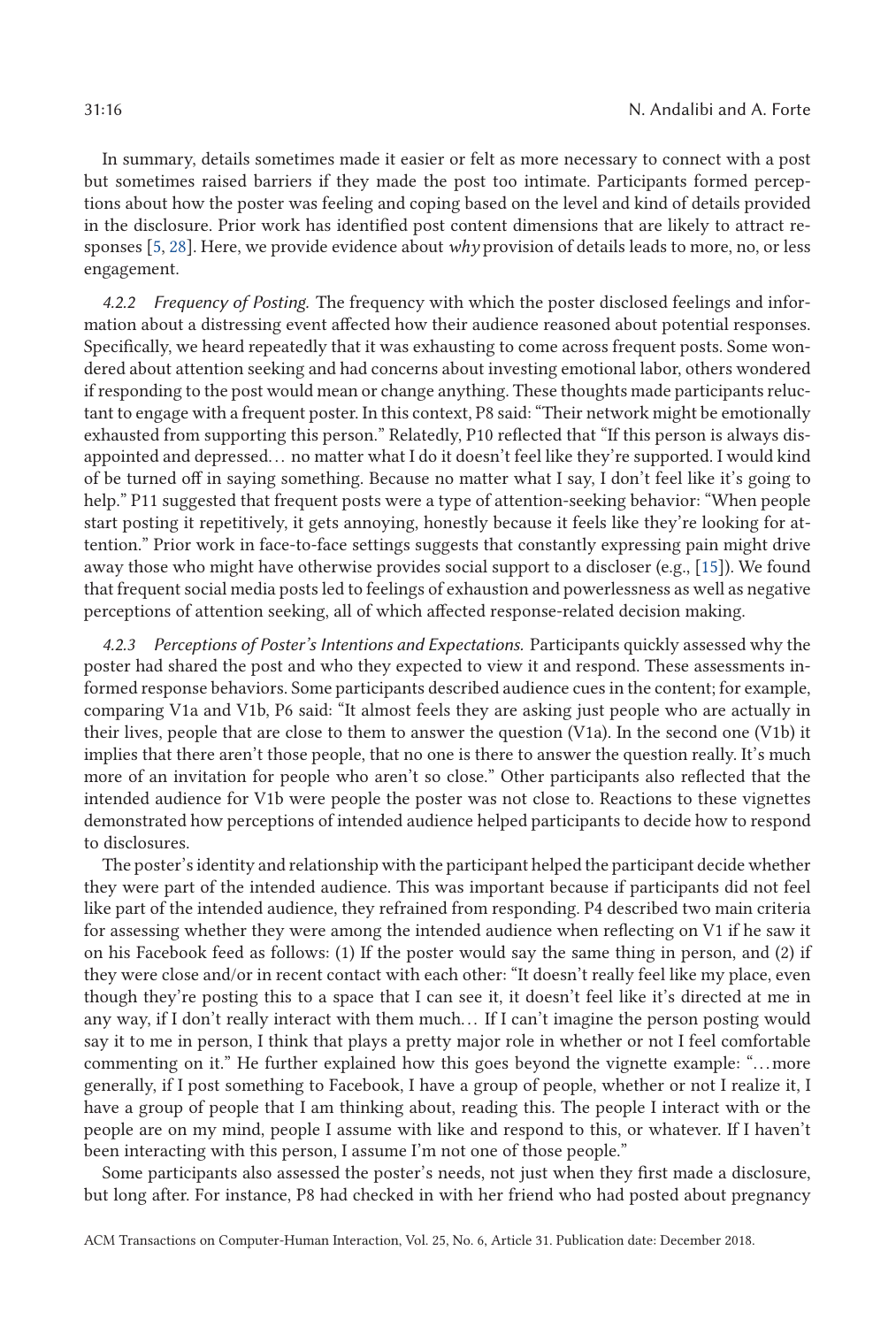loss periodically, because she believed her friend needed her to not forget her loss. She said: ". . .I try to check in with her every six months at least even though we live far apart. . . . I think what she really wanted most and she conveyed really well was for people not to forget that she had two daughters before. . .It's still hard. Miscarriage is not her fault. Biology sucks. But just like have her friends not forget that she had two daughters before and to acknowledge those deaths, to acknowledge her and her husband in grief. I would really - I would kind of want to be able to put on my calendar to remind myself 'Hey, I should check in with so and so' without necessarily making that public data. Right? I think it's really easy to forget about people on Facebook sometimes because it moves so fast." Assessing the need to not be forgotten after time had passed, led to some participants' periodic check-ins with closer ties after their initial disclosure of the distressing experience, although sometimes remembering to do so was challenging.

Finally, the perception of a carefully curated online network (by the poster) was linked with feeling like they were part of the intended audience. P3 reflected on his own experiences: "If Facebook was curated more carefully by everyone. . . I'd feel like this person is definitely someone who values what I have, like my ideas or my input so they're sharing with me as well, not just sharing it to the masses. If you have friends who have 70 or 80 friends on Facebook, and I know because I'm one of them that they are speaking to me, but it would depend on who is posting that. It falls under that category of who is the person posting this because if it's somebody with 3,000 Facebook friends or someone with 70 or 80. It's a little different situation maybe." The perception that messages were broadcast to a large crowd reduced the feeling of being part of an intended (and valued) audience. This perception was in part formed by Facebook enabling one-to-many disclosures to sometimes very large audiences.

In summary, sometimes the disclosure message helped participants assess who the intended audience of the poster was, other times relational closeness or perceptions of the poster's network played an important role. Prior work suggests that people have an imagined audience when they post on SNSs, and this imagined audience fluctuates [\[52\]](#page-26-0). Here, we find that when people come across a sensitive disclosure, they assess if they were within the poster's imagined audience as a RDM factor.

*4.2.4 Aggregate Network-Level Support.* Some participants suggested that when posts attract public responses, that means that the poster has some "overall" support, and this will help the poster feel better. The perception that public interactions with a post, even if lightweight, communicate that the poster is supported, led them to engage with posts to be a part of this overall aggregate support. Of course, this aggregate support would only materialize if others also publicly engaged with the post prior to or following the participant. We call this "aggregate network-level support." P4 reflected on how he would feel if his sensitive disclosure did not attract public interactions: "If I were to post some issue I was having, on Facebook, it would be because I wanted some sort of swell of support from a bunch of people I know or barely know. If no one sees it and it gets like two likes and a comment, that doesn't feel particularly good, it feels like you don't have support." P6 further explained how a comment to an acquaintance would be valuable only accompanied by others' responses: "For me not knowing them very well it probably would be more like a quantity thing, like if they saw just how many people cared it would impact them in that way. Otherwise I don't think my comment would have much individual importance." P2 said: "I feel like if they go away and come back to Facebook, and then it had 50 likes, they'll feel that support of people having read it and acknowledged them." Although some participants described generic comments or light-weight interactions as unhelpful, they can be intended to signal the existence of a supportive community.

Getting responses has been shown to be important to posters, even if the quality is not high since it shows that someone cares for the author of the post [\[32\]](#page-25-0). Here, we see that participants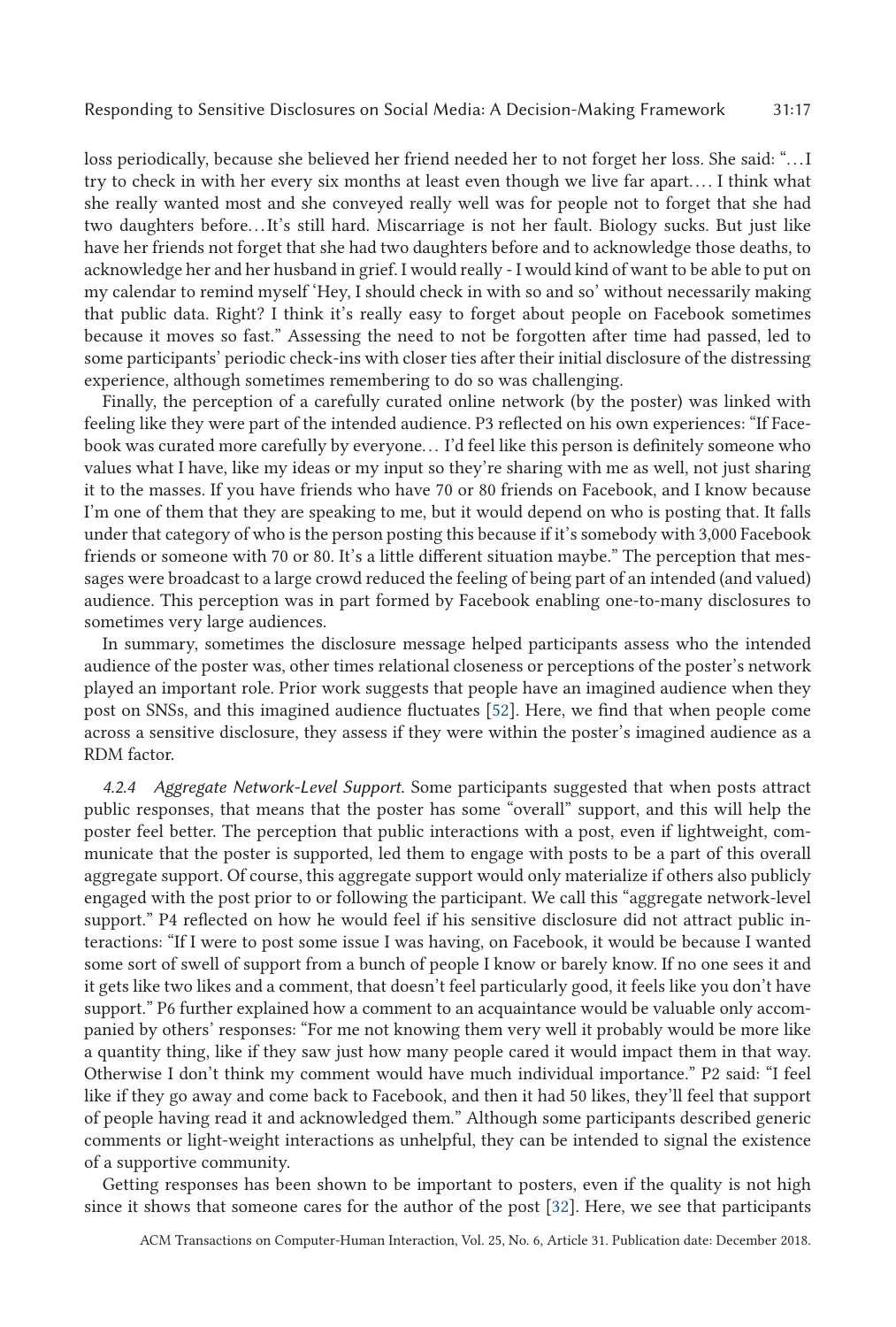sometimes engaged with sensitive disclosures publicly, not because they thought the individual response was meaningful on its own, but because they wanted to contribute visibly to *aggregate network-level support*. The visibility of interactions with a post in aggregate (e.g., number of interactions) contributed to this factor's role in response decisions. In other words, if seeing aggregate support were not possible on a social media platform, then contributing to it would not be factor in deciding to respond either.

### **4.3 Factors Related to the Disclosure Context: Relational, Temporal, and Social**

We found that relational, temporal, and social features of the context in which sensitive information was disclosed or support seeking occurred, affected response decisions.

*4.3.1 Relational Context.* Most participants described being likely to engage more with a disclosure if they had a close relationship with the poster. P5 explained: "The more I know someone, the more likely I am to engage with them, in general. I think there's a hierarchy of engagement where something feels like a very minimal support that you can offer and it's quick and low commitment and then there's an escalation of commitment and time and emotional labor." Similarly, P2 described a spectrum of responses dependent on relational closeness: "I think there's a certain spot on the spectrum from I-don't-know-you-at-all to I-know-you-really-well where it's like yeah, I'll like it, and a little further along, I'm like yeah, I'll comment, and then a little further, like yeah, I'll make a phone call." Participants used metaphors such as a "spectrum" or "hierarchy" to refer to the different ways they were able to engage with a sensitive disclosure based on the relational context in which the disclosure had occurred.

Close relationships frequently resulted in multiple responses in both more public and private channels and sometimes only private channels like phone calls or direct messages. For example, P1 explained that when a good friend "posted about her miscarriage two years ago, I posted on Facebook. But I also picked up the phone and actually called her. I was close enough to her that I felt comfortable calling her. I wouldn't just do that to all of my friends." Others chose to privately message the poster in addition to publicly engaging with it in order to allow the poster to respond on their own time. P8 said: "Depending on the relationship, I would reach out privately if we were close. I would not if we were not. I would want them to have the opportunity to process that offering without the pressure of a response*.*" Another reason for private messaging with close connections was desiring a private space for conversation. On this note, P4 said: "It's just the idea that it doesn't feel like I want some other person entering this conversation with us, it feels like I want this to be a space for the two of us." Others noted that if they learned that a close friend had suffered a pregnancy loss through a social media post, they might feel excluded or hurt that the news was not delivered more personally, but would still respond.

Participants described being more willing to respond to posters with whom they wanted to strengthen or maintain a relationship. P11 explained a non-response: "There wasn't anything that I could say that I felt like I needed to say it in order to increase the value between our relationships." P4 suggested that trying to maintain or reestablish a connection would lead to a response, particularly following other interactions: "There are people who have fallen out of my life, just since we live in different places, and have other friends. Every once in a while, I'll comment on a photo of theirs, they'll comment on a photo of mine, whatever. That is trying to maintain or reestablish a connection. If soon after that they also post something like this, then it seems like it's more appropriate [to respond]." When participants felt engaging with a post would not change their relationship with the poster or did not desire to strengthen a relationship, they decided to not engage with the post, when they wanted to strengthen a connection, they responded.

Prior work suggests that relational closeness and recency of communication both influence expectations of feedback from Facebook connections [\[34\]](#page-26-0), although closeness is not linked to

ACM Transactions on Computer-Human Interaction, Vol. 25, No. 6, Article 31. Publication date: December 2018.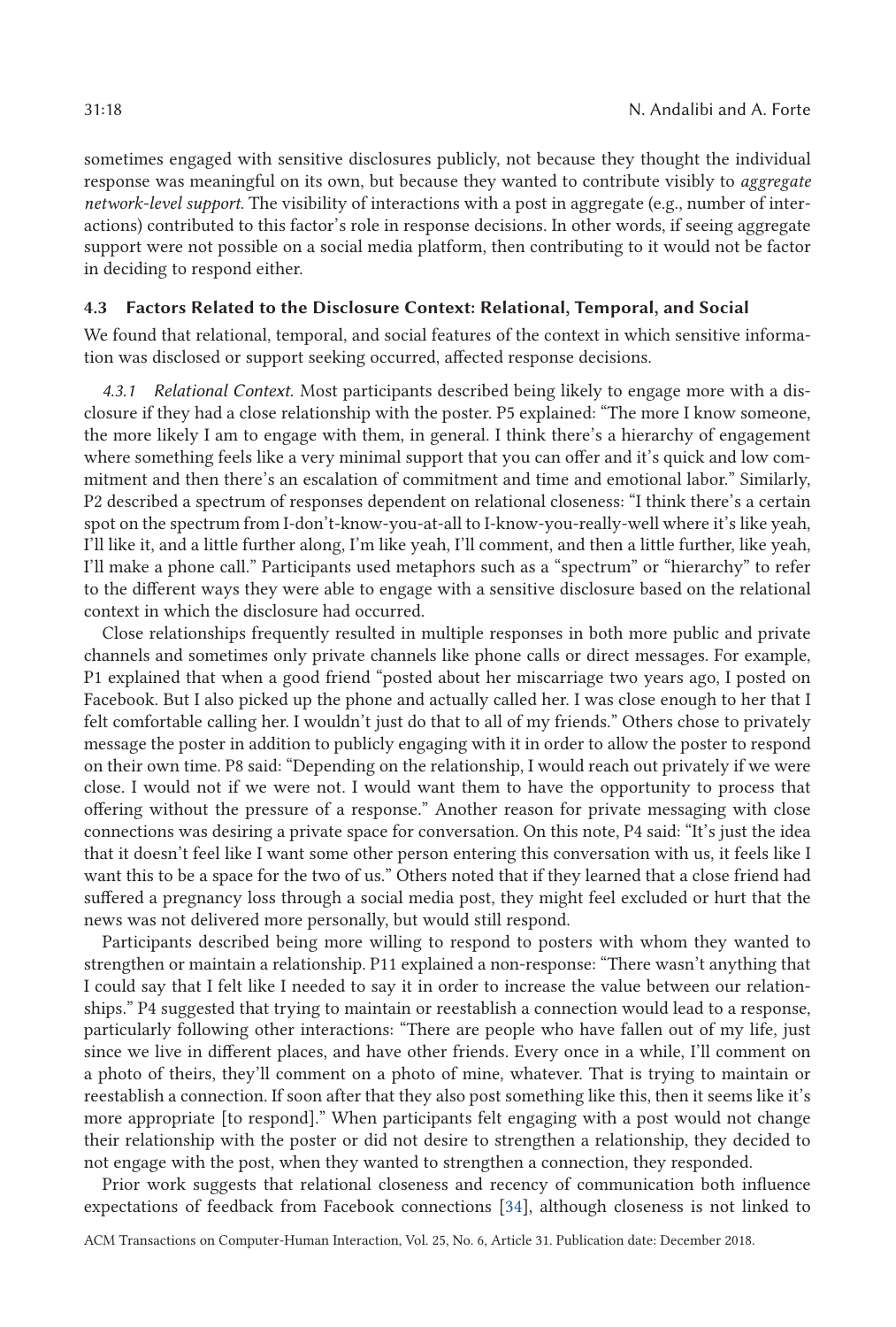Facebook communication behavior, but interaction reciprocity is [\[89\]](#page-28-0). Here, we find that closeness, relationship maintenance, and interaction reciprocity all inform decisions to respond to sensitive disclosures on SNSs.

*4.3.2 Temporal Context.* Some participants mentioned that the amount of time they have or the time of day during which they see a disclosure plays a role, although not the most important role, in response decisions. P9 said: "I think it probably comes down to like where I'm at in my day, and if I'm really spending time on social media or not." Similarly, P1 said: "Closeness is probably the first priority, but I would also say that the amount of time I have for a proper response plays a small role.*"* Many explained how often they mindlessly browse social media in a rush when they see sensitive content. Because of the seriousness these kinds of posts required in response, many would not respond to them or would engage in light ways, if the time was not right and they could not pay attention to the post at that moment.

*4.3.3 Social Context.* Responses from others affected participants' decisions about how and whether to respond. Participants commonly used others' comments to assess what needs the poster had, and what type of support they were getting. As P2 said: "I did purposefully go through and read the comments. . . I wanted to make sure that she had some support because whether or not I know her very well, this is super difficult, and I feel very sad for her. To kind of comfort myself almost, I wanted to make sure there were people reaching out to her."

In some cases, the existing comments chilled responses. For example, seeing comments that deviated from their beliefs (e.g., religious views), as P7 said: "People were talking about, 'I'll pray, I'll pray, I'll pray for you.' But since I don't pray, I don't write that." In other words, sometimes others' comments acted as cues for what would be expected or appreciated, and to decide *how* to respond. When participants felt they were not able to provide that perceived expected type of response or support (e.g., "praying" in the case of this example), they decided to not engage with the post. If the poster seemed to get support from closer friends, participants were also less likely to engage with the post. P6 said: "Suppose I didn't know them very well I would probably look at the other comments to see if other people that they do know well are offering them this help and if there was a lot of that, I probably wouldn't leave something." Participants used others' comments to assess whether they could offer something meaningful in the context of other social interactions. Reflecting on V4, P3 brought up the case of defending the poster against potential negative responses as a meaningful form of support: "I wouldn't respond unless I saw they were being attacked for this post, then I would like to think I'd be the kind of person that would defend them."

In summary, others' comments worked as heuristic cues [\[58\]](#page-27-0) about others' opinions and the poster's support network and helped in deciding whether and how to respond. An experimental study with students posting about roommate conflict on student.com found an association between the supportiveness of others' comments and the quality of readers' supportive messages [\[50\]](#page-26-0). Here, we find that others' comments helped participants evaluate the poster's needs as well as whether they were being met and informed decisions to respond. The visibility of others' comments or interactions that came before one considered responding to a sensitive disclosure was an important feature to enable the assessments that some participants made to make their decisions.

# **5 DISCUSSION AND IMPLICATIONS**

The RDM framework that we contribute explains factors that guide decisions about responding to sensitive disclosures on social media. The RDM framework includes the following:

• self-related factors (i.e., personal experience and professional expertise, attitudes toward the topic and sharing about it, impression management, privacy, and personal wellbeing),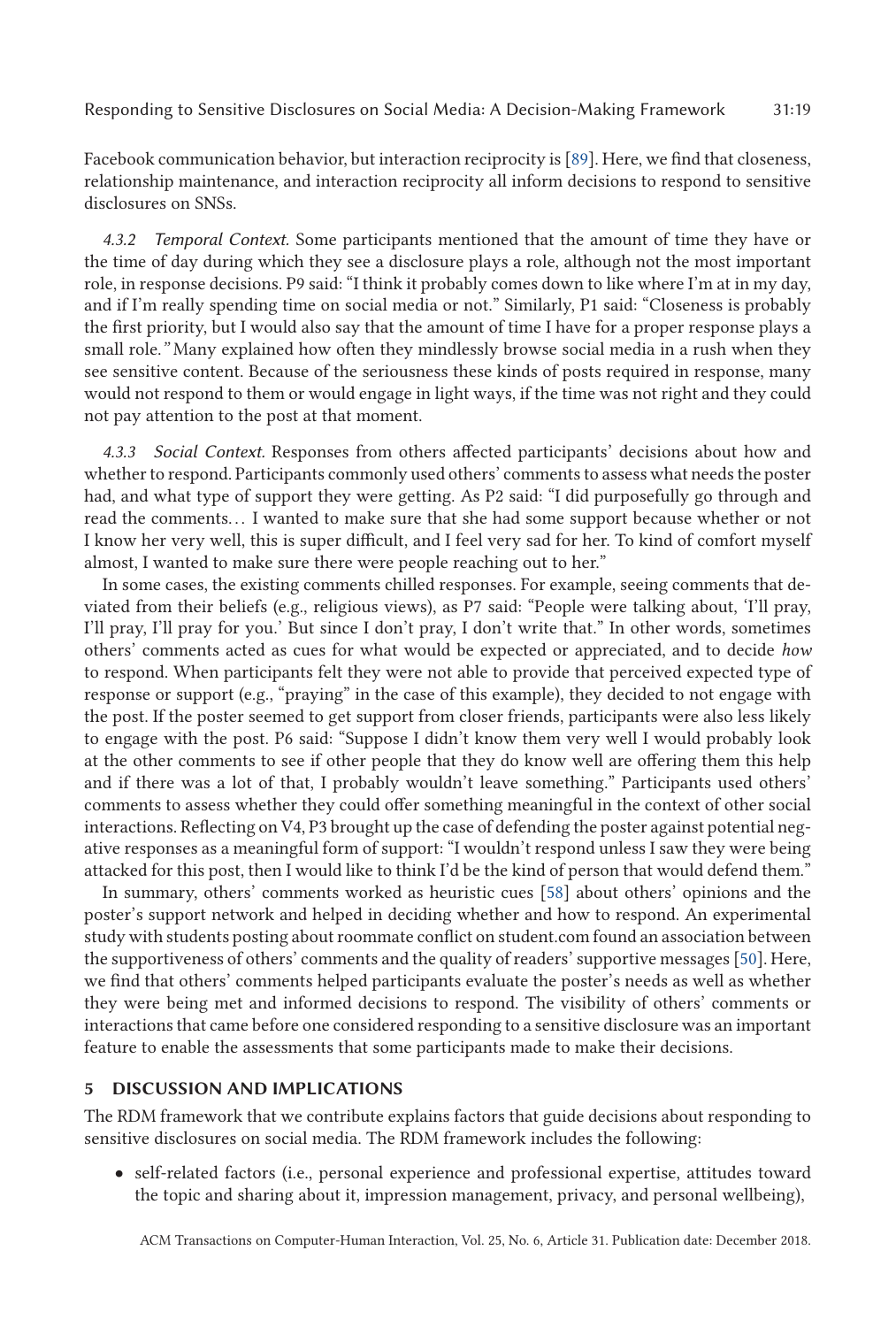- poster-related factors (i.e., disclosure content, frequency of posting, perceptions of poster's intentions and expectations, aggregate network-level support), and
- context-related factors (i.e., relational, temporal, and social).

We have provided a foundation for investigating potential correlational links or interaction effects between the variety of uncovered response decision factors and other potentially relevant concepts (e.g., social capital, tie strength) in the future. We also uncover socio-technical features of social media sites that influence these decision factors (i.e., multiple engagement modes, anonymity and identifiability degrees, visibility level of interactions with posts, topical specificity of the online space, and the one-to-many nature of broadcast disclosures). In addition to conceptual contributions such as uncovering the perceived impact of social media broadcast sensitive disclosures on interpersonal relationships, this work also led to design implications and directions for research through design that we discuss in the remainder of this section.

### **5.1 Disclosure Personalism on Social Media**

We found that when people see a close connection share sensitive content on social media without a corresponding prior private disclosure, they wonder if they are indeed as close and trusted as they believed they were. We also found that in trying to assess the poster's intended audience, some believed that they are not in the poster's intended audience if (1) they are not close, (2) they are not in frequent online contact, or (3) the poster has a large and un-curated network. The subjective intimacy framework in non-computer-mediated contexts suggests that people assess the intimacy level of a piece of information based on who else it is shared with, and how "special" it is [\[73\]](#page-27-0). An experimental study [\[12\]](#page-25-0) with student social media users lends support for the concept of "disclosure personalism" [\[42\]](#page-26-0) phenomenon on social media, suggesting that when people believe that they have been exclusively trusted with information, they perceive more intimacy and feel "liked" by the discloser. Our findings extend this work by illustrating *how* and *why* the "disclosure personalism" phenomenon plays a role in decisions to *respond* to sensitive disclosures on social media platforms.

To clarify this point, it is important to think of responses in the context of disclosures that precipitated them. Social media users make complicated decisions to share sensitive or stigmatizing information (e.g., abuse, mental illness, pregnancy loss experience) about themselves. Sensitive disclosures on social media are guided by a variety of decision factors including the following: (1) self-related factors (e.g., eliciting social support, healing, remembrance, and controlling identity narratives), (2) audience-related factors (e.g., preventing unwanted interactions from one's audience members if they were to not disclose), (3) platform and affordance-related factors (e.g., one-to-many sharing, asynchronous communication), (4) societal factors (e.g., activating one's connections to take political action, reduce social stigma), (5) temporal factors (e.g., the amount of time passed since the event), and (6) network-level factors (e.g., being a source of support for others now or in the future) [\[2\]](#page-24-0). For example, on Facebook, one-to-many disclosures allow people to avoid a large number of painful and emotionally challenging one-on-one conversations with others, allow them to elicit social support from a large number of their connections, or activate them for political action to change societal narratives and reduce social stigma around the topic of disclosure (e.g., pregnancy loss) [\[2\]](#page-24-0). Additionally, asynchronous communication allows people to take care of their own needs in times of deep distress rather than others' who may see their posts, because synchronous sharing of deeply troubling experiences is incredibly painful for many [\[2\]](#page-24-0). Here, we illustrate how while such social media disclosures serve disclosers in a variety of ways, they also have the potential to alter perceptions of interpersonal relationships from the receivers' perspective, whereby they may reevaluate or reflect on what kinds of relationships they have, and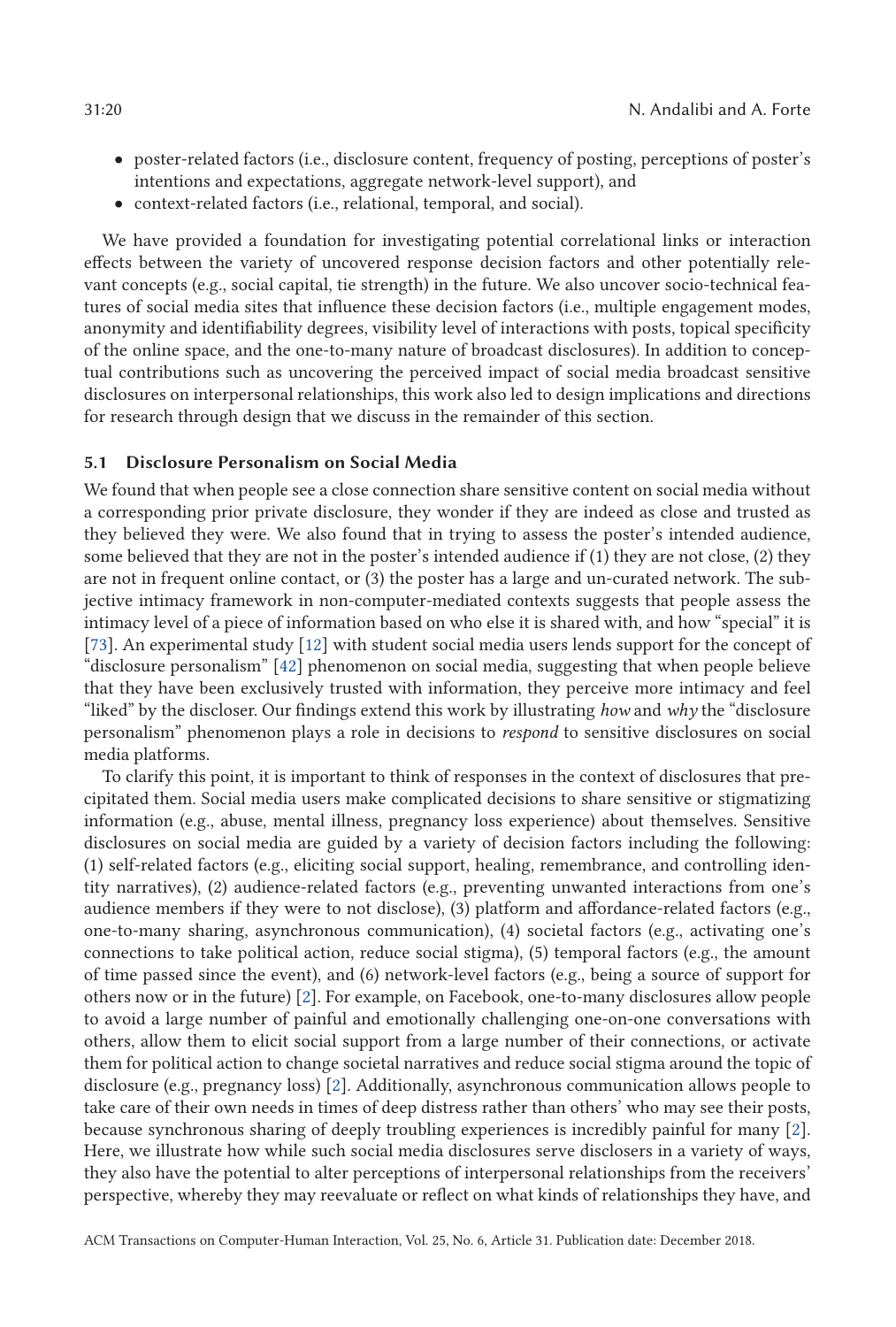this is one way that disclosure personalism is enacted on social media. It is not just the response behaviors (e.g., providing support or not and reasons for doing so) that we uncover, but rather their context, meanings, and mechanisms for those who perform them.

# **5.2 Offer Insights to Potential Responders on Providing Helpful Support**

We found that sometimes people are unsure how to react, what to say, what the poster's expectations are, or what the wider societal norms are; sometimes they actively observed others' interactions with the post to make these assessments; this uncertainty sometimes led to not engaging with a disclosure or engaging in lightweight ways (e.g., liking, hearting, or other one-click "reactions"). When participants did not have expertise and were not sure what would be helpful, they sought out expertise from other sources. For example, some reported having Googled how to offer support to someone who has experienced a pregnancy loss, or imagined they would ask individuals who had the required personal experience to offer support to the poster instead. Script Theory elaborates how humans observe cultural phenomena and form unconscious behavioral models for certain situations [\[86\]](#page-28-0). In the case of pregnancy loss, however, few scripts exist in the American society [\[77\]](#page-27-0), making it harder to decide how to respond. Future system designs could explore providing suggestions to those in one's audience, without making potential responses feel not genuine. For example, if one comes across a disclosure of pregnancy loss or mental illness, articles or resources could pop up to offer ways to help or respond to a person in that situation. Additionally, because sometimes people decided to engage with a poster in both more public and private ways, future designs could make these options more readily available or recommend sending a private message after one leaves a comment or interacts with a post publicly. It would be interesting to investigate if such prompts would have any impact on response decisions and outcomes (e.g., helpfulness perception) for various kinds of ties.

# **5.3 Offer Resources to Potential Disclosers to Find the Type of Response They Want to Elicit**

We found that in indirect support seeking (i.e., hinting at a problem, without specifically asking for help), people have a hard time assessing what the poster needs, or if they need anything at all, leading to less or no engagement (particularly if there was not a close relationship.) People engage in indirect support seeking often when asking for support directly is too big of a "face" threat [\[9,](#page-25-0) [31\]](#page-25-0). In comparison, we found that on the potential responder's side, when posts included direct support seeking (e.g., asking a question) it was easier to make a decision to respond or not, often leading to engagement if possible. This is important, because both indirect and direct forms of seeking support do occur on social media, and here we examined how potential responders perceive them. In fact, potential disclosers do try to anticipate what the audience's response would be like if the disclosure were made [\[33\]](#page-26-0). It is possible that if people in distress who are considering posting on social media about their experiences are able to make a reasonable guess about the responses they would or would not receive, they would be able to make more informed decisions and formulate their disclosures in ways that benefit them the most depending on their own particular needs. Future design explorations might include machine learning approaches to detect if an individual is posting an indirect support seeking post and system responses that provide the poster with resources or even guidance on finding the kinds of support or responses they want to elicit.

# **5.4 Offer Insights About Interactions and Tie Strength between Potential Responders and a Discloser**

We found that participants who are closer to the poster may be more likely to engage with a sensitive post privately or in multiple ways. People also assess their relationship closeness as well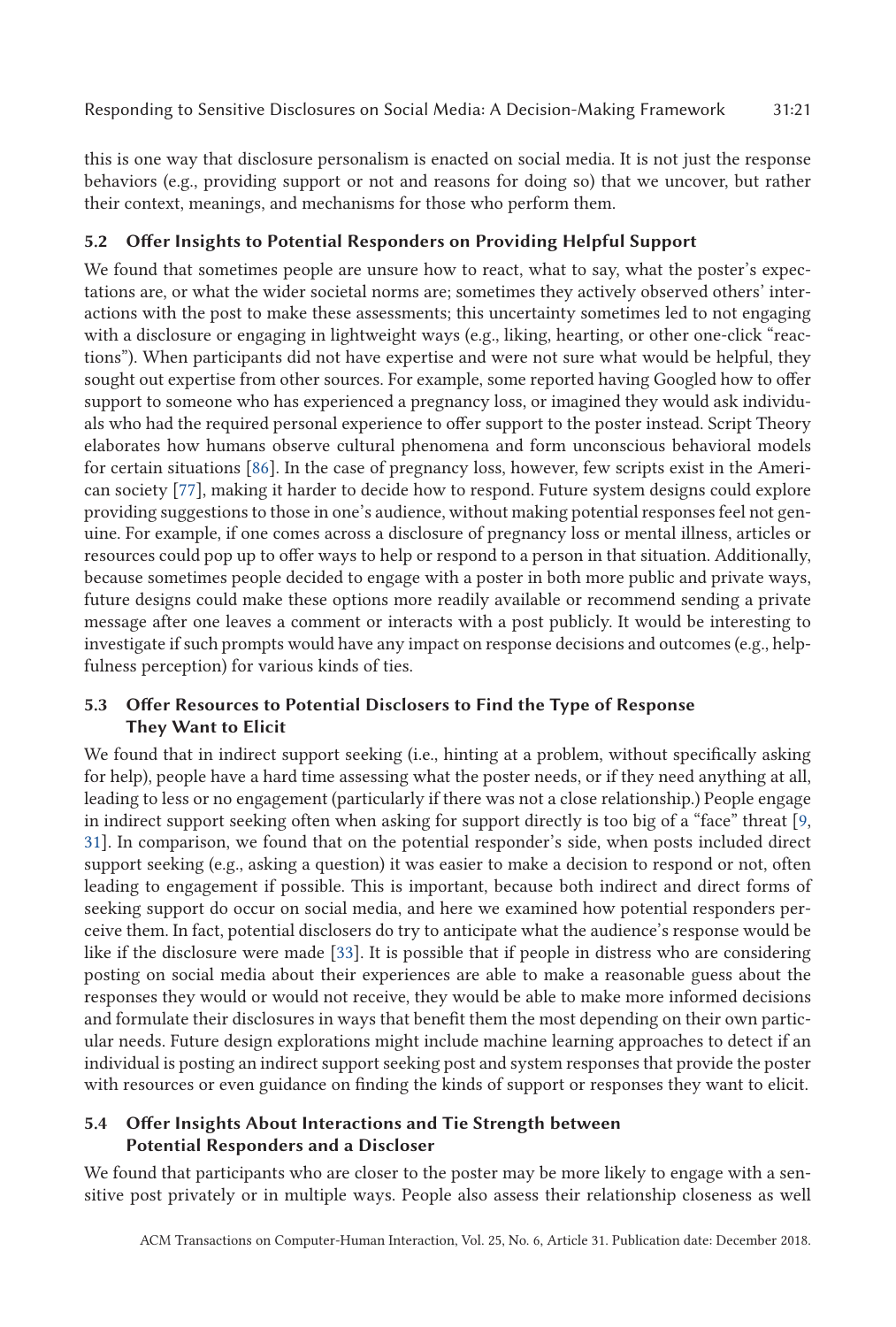as other cues such as the frequency or recency of communication to assess if they were among the poster's intended audience. We also found that perceptions of similarity with the discloser in terms of values, ideologies, and social media behavior are factors in response decisions. Homophily measures the feelings of similarity toward another person [\[57\]](#page-27-0), and can be measured on social media. On Facebook people expect feedback on content they deem to be more important and more personal, particularly from closer friends [\[34\]](#page-26-0), and tie strength can be predicted between Facebook friends [\[30\]](#page-25-0). We also found that the relationship between the poster and participants was an important factor in support provision. Future work could explore what would happen if potential responders are able to see a visualization of the recency or frequency of interactions between them and the discloser, dimensions of the tie strength based on the social network data of the two parties (i.e., discloser, potential responder), or the degree and ways in which they are similar to the discloser, to help with assessments they make when coming across sensitive disclosures. While people do tend to make these assessments to make response decisions themselves, there currently exist no tools that inform these assessments. One strength of research through design is that we can show designs to people and gauge their reactions and learn more about them, their preferences, and needs.

# **5.5 Provide Privacy and Impression Management Control for Responder and Poster, and Facilitate the Visibility of Network-level Support**

We found that potential responders have significant privacy and impression management concerns that could lead to non-engagement or private forms of interaction. For example, some participants thought public comments are performative and not genuine, because they are not visible only to the poster. Further challenges related to participants' impression management concerns around the reaction from the poster or others in their network if they did engage with a post.

While private interactions were a likely option for closer ties, they were often deemed to be inappropriate for weaker ties. Additionally, the publicness of the *aggregate network-level support* was perceived to be a driver for public interactions for many; in other words, participants wanted to make the poster feel that there are a large number of people who publicly care for them. Prior work suggests that witnessing high levels of support when others disclose stigmatized information helps people decide whether to disclose sensitive information themselves: As a potential discloser when people observe others disclosed sensitive information and received supportive responses on social media, they become more likely to engage in disclosure as well through *network-level reciprocal disclosures—*as a result of reduced perceived stigma [\[2\]](#page-24-0). As a potential responder, we found that seeing others' responses to a sensitive post helps with deciding whether and how to respond to a sensitive post. Therefore, we argue that public forms of interactions around sensitive disclosures are useful for both potential disclosers and others in their networks. System designs could explore ways to balance the visibility of aggregate network-level support with appropriate privacy controls, to facilitate support provision while also meeting responders' privacy and impression management concerns. For example, designs could explore privacy-enhanced ways of engaging with a post that make comments visible only to the poster or to those whom the commenter is also connected with; showing snapshots of the quantity of interactions in various forms (e.g., "reactions," comments); or allowing comments that are visible but with the identity of the commenter cloaked. Some social media platforms provide more control related to interaction visibility. For example, one way WeChat, which is a popular social media platform in China, provides designs for (in)visibility is that posts in one's "moments" (similar to status updates on Facebook) are available to one's chosen audience, but only the poster can see all the comments, and a commenter can only see another comment if they are connected independently as well. Ideally, designs would allow assessments of the poster's support network (in terms of quality and quantity) and norms, even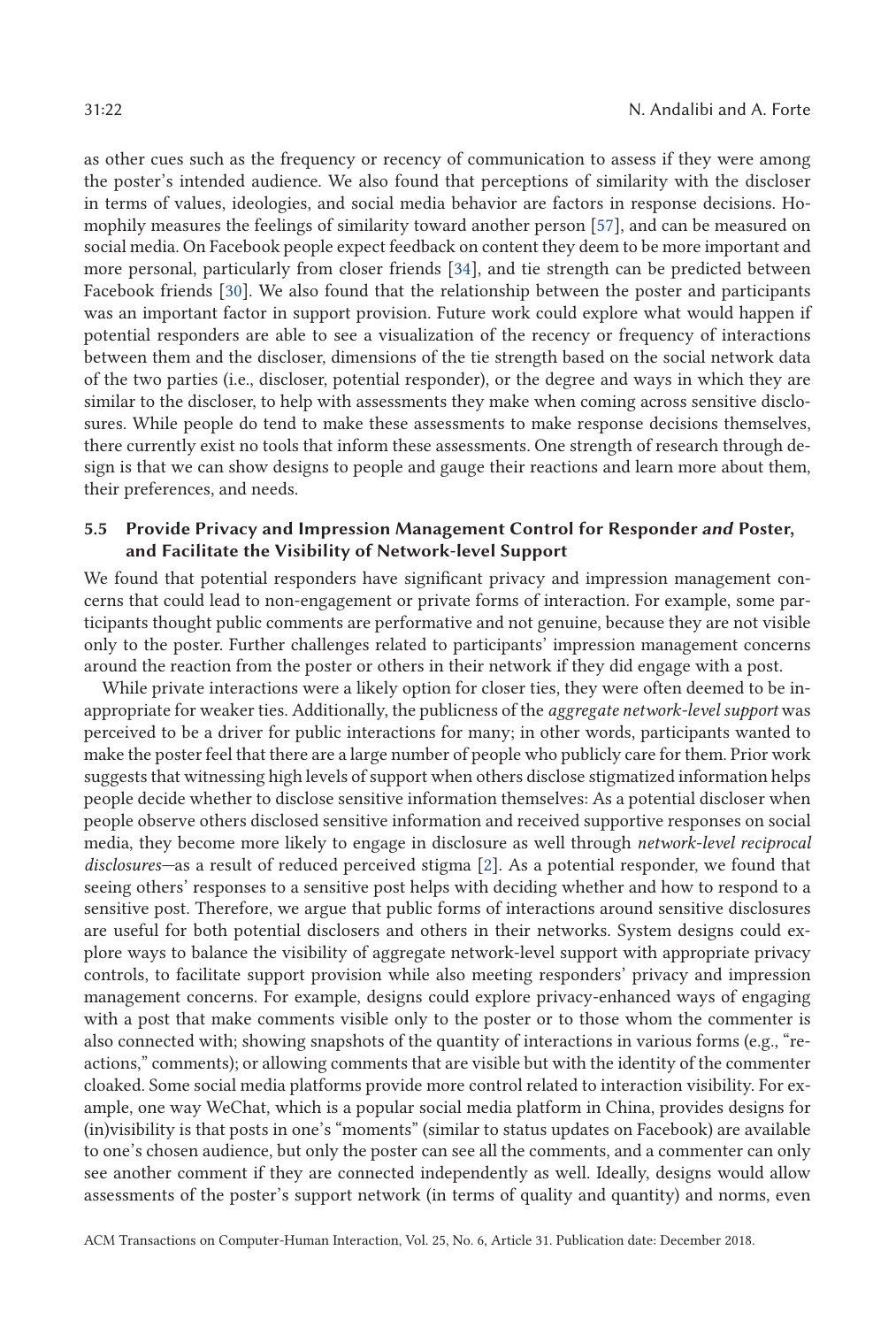Responding to Sensitive Disclosures on Social Media: A Decision-Making Framework 31:23

possibly educate the public about interacting in a considerate way, while also preserving the poster and commenters' privacy.

### **5.6 Facilitate Responsiveness and Support Over Time**

We found that especially in close relationships, participants wanted the poster to know that they were cared for and sometimes checked in with the poster after a while to see how they were doing. Sometimes they were concerned about forgetting or for their friends in distress to feel forgotten after a while. Kelly et al. introduced the concept of "responsiveness" to a communication partner, which conveys that one is thinking about the partner to communicate "effort" in the relationship [\[45\]](#page-26-0). Prior work suggests that remembrance, acknowledging, and honoring a difficult experience (e.g., pregnancy loss) as well as healing and gaining support are some of the motivators for disclosing it on social media [\[2\]](#page-24-0). Future system designs could explore reminders about a friend who had posted about a difficult experience and prompt one to check-in with them to communicate effort and care. One design challenge would be that disclosers may not appreciate being reminded of their difficult experience. Additionally, as Kelly et al. suggest, people may see communication as less valuable and genuine when they are known to stem from prompts or reminders [\[45\]](#page-26-0). Future designs could explore balancing the potential needs for forgetting [\[36\]](#page-26-0), and responsiveness and remembrance in tandem without hurting the level to which communication is perceived to be meaningful and genuine.

# **5.7 Curate Human-Centered News Feeds**

News feed algorithms could experiment with more human-centered approaches to their designs by paying attention to two factors that we found were important in response and support provision decisions: topic and time.

*Topic.* Our findings suggest that frequent disclosures by the same person led to feelings of annoyance and judgments about that person's intentions (i.e., attention seeking). Details were a double-edged sword and sometimes helped with connection and engagement, other times they were overwhelming and perceived as inappropriate. Potential responders also had emotional wellbeing needs of their own, and sensitive disclosures—particularly those with much detail or responses to them—felt disruptive to some potential responders' personal wellbeing needs. Additionally, although personal experience was sometimes a factor leading to engagement, other times it meant the disclosure was too triggering or "close to home" for a potential responder; therefore, they avoided the post to avoid personal distress. Social media sites could explore a human-centered approach to news feed algorithms that enable users to input preferences that allow them to identify sensitive topics that they may want to avoid or engage with in certain time periods. Currently, news feed algorithms are largely opaque and non-transparent, and provide little control to individual users with respect to the topic of content they see or do not see. This is a challenging problem because incorporating more control has the potential to also contribute to creating "filter bubbles." However, our findings suggest that in the context of wellbeing, and sensitive content, providing topic-wise control and transparency is a promising exploration and consideration.

*Time.* We found that when potential responders encounter a post in their daily life when they do not have the sufficient time and attention that engaging with important and personal content requires, they refrain from engaging with them and *sometimes* remember to go back to those posts at a later time. We suggest that news feed algorithms can experiment with showing people posts that require thoughtful interactions at times when they are more likely to have time (e.g., based on their past interaction histories).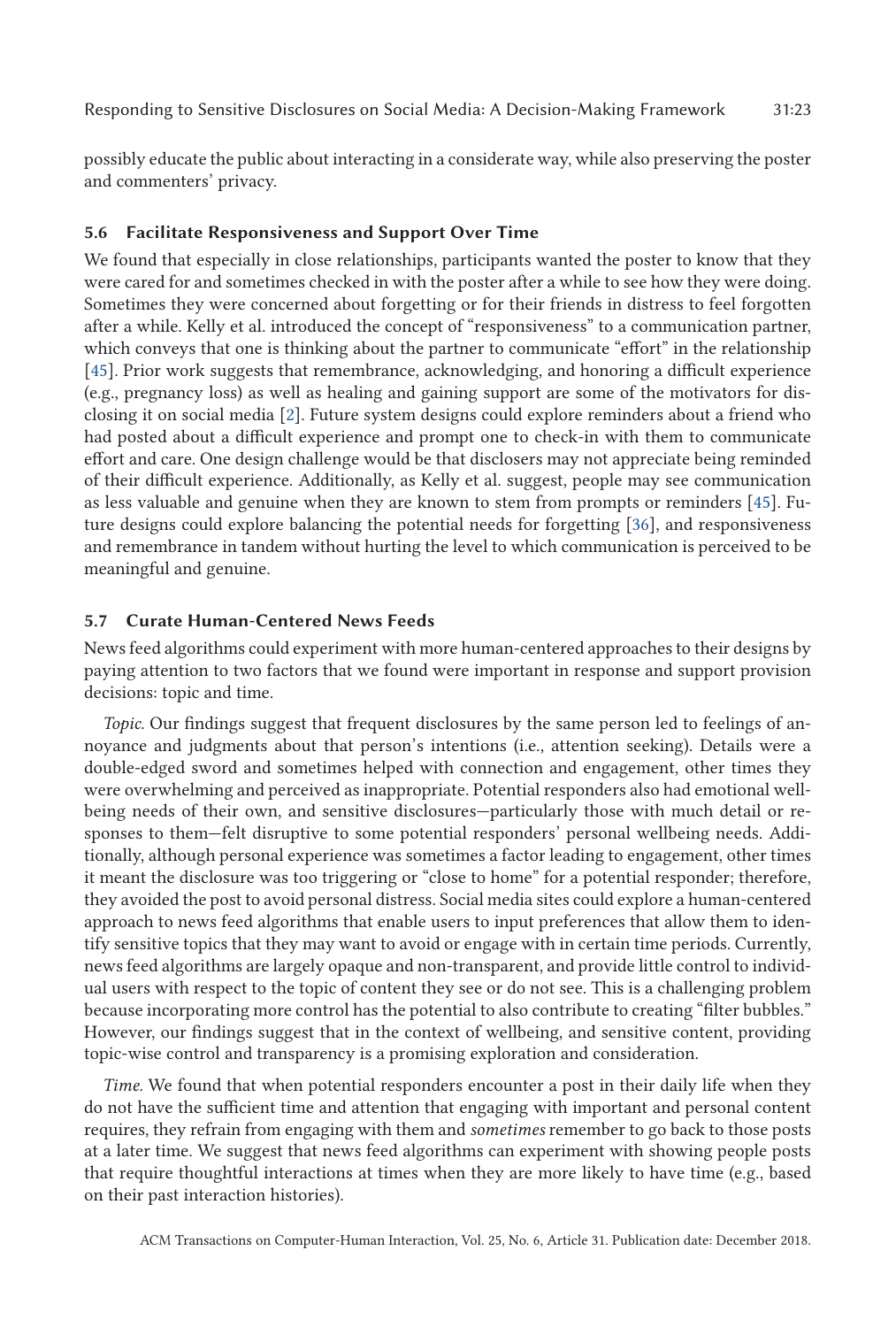# **6 CONCLUSION**

To design social computing systems that encourage supportive interactions, designers need to understand how people decide to respond on social media to others who are in need. In this work, we provide a framework that explains response decisions of social media users. We interviewed individuals in the U.S. who used social media and had come across what they considered to be sensitive on social media (e.g., mental illness, eating disorder, pregnancy loss, abuse). We also designed and employed vignette instruments to collect systematic data about responses to several forms of pregnancy loss disclosures.

Using pregnancy loss as a central example, we make a novel contribution to HCI and social computing by providing an RDM framework in the context of sensitive disclosures on social media. The RDM framework explains factors that contribute to decisions of whether and how individuals engage with their social media contacts' sensitive disclosures. These factors are broadly related to the self, poster, and disclosure context (i.e., relational, temporal, social), as we detail. We also uncover the socio-technical features of social media sites that inform these decision factors (i.e., multiple engagement modes, anonymity and identifiability degrees, visibility level of interactions with posts, topical specificity of the online space, and the one-to-many nature of broadcast disclosures). Our findings indicate how social media users make complex decisions when others in their networks post sensitive content; for example, they try to meet both their own as well as the poster's needs, which may sometimes be in conflict. While prior work argues that social media sites should attend to needs of those who may want to engage in sensitive disclosures and seeking support, here we uncover how they should also meet the needs of potential responders and those who may want to provide support. Designing for seeking support is not enough, and once that happens designs should facilitate support provision. We also argue that social media sites should facilitate the visibility of aggregate network-level support, particularly in socially stigmatized contexts, as while more intimate and private conversations could follow disclosures particularly from closer ties, privacy enhanced ways of making visible interactions around sensitive disclosures plays key roles in response decisions as we discussed. We outline avenues for future research and design that facilitate support seeking *and* provision in stigmatized contexts on social media.

# **APPENDIX**

Below are the vignette instruments presented to participants.

# **V1 – Direct support seeking and low disclosure**

Today was my due date. My partner says it's been months and I need to get past it. How do I make him understand?

# **V1a – Direct support seeking and low disclosure**

Today was my due date. I keep thinking of what it could have been. How do I get through this?

# **V1b – Direct support seeking and low disclosure**

Today was my due date. I don't feel supported. How do I make others understand that this is difficult?

# **V2 – Direct support seeking and high disclosure**

Several years ago when we got married, I was diagnosed with a life threatening condition and lived in a coma for a few months. I survived, but it was several years before I was cleared to get pregnant. After a year of trying, we started fertility treatments and we got pregnant with twins. After several weeks we learned that one did not make it but the other one was thriving and we had an ultrasound picture with a strong heartbeat. A week before this Christmas, and a week later at our last doctor visit, we were told there was no heartbeat. We got more scans, same results.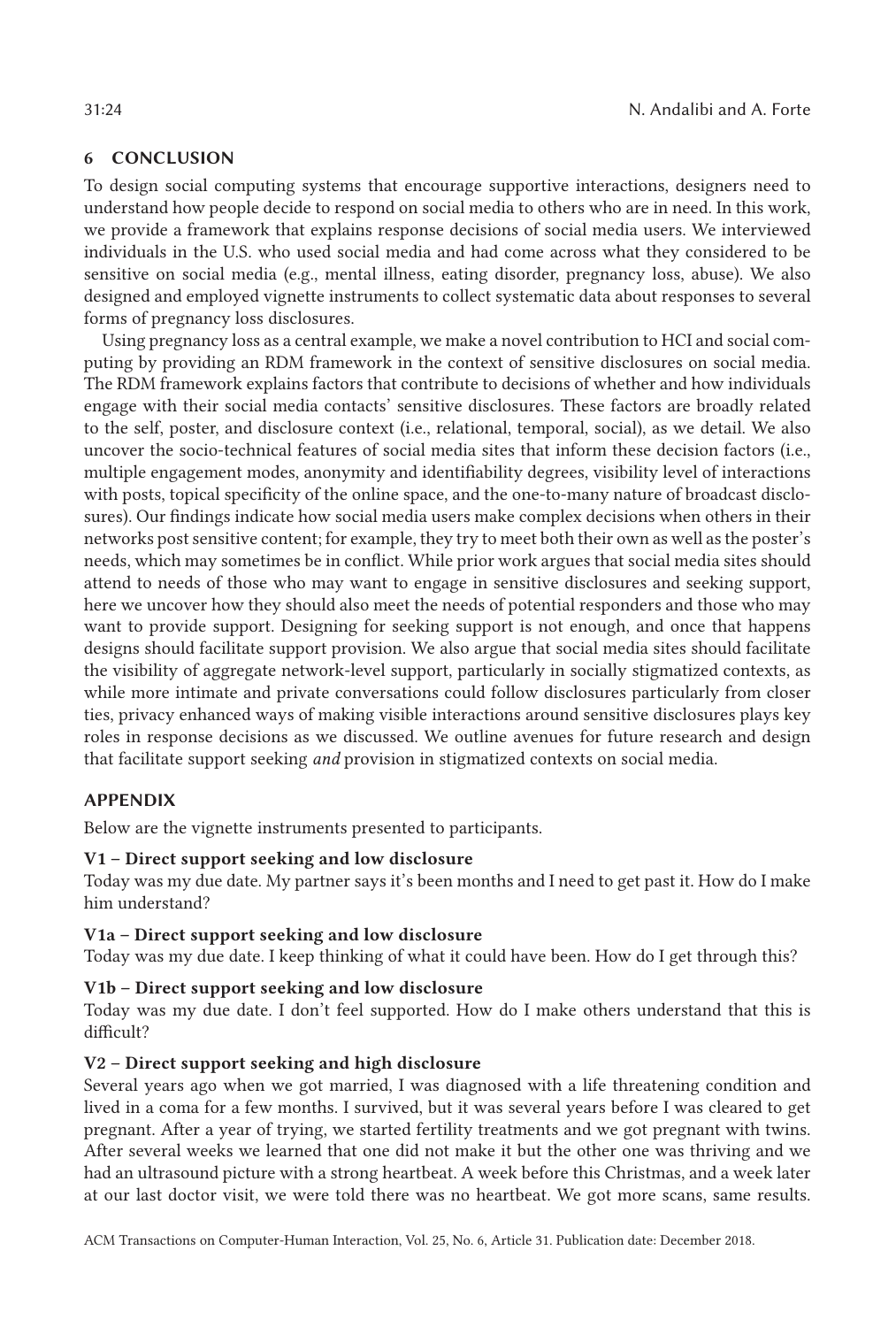<span id="page-24-0"></span>I didn't and still don't believe. All doctors recommended D and C. I started to have an infection from carrying the babies. I agreed. I had to. I cried from the moment I got to the surgery room to the moment I was taken to the OR. Three days after the surgery, I had horrible complications and serious blood loss. I spent a few days in the hospital but I still have pain and bleed. It's now been three weeks after the D and C. I am devastated. I have lost family members in the past but I have never grieved like this. I need to heal for months before trying again. I am trying to be hopeful while still working, studying, and taking care of my marriage. If anyone has any feedback or advice as to how to get myself out of this pit, I would be so thankful. I miss these babies so much and it just feels like it will not get better, ever. Looking for help.

# **V3 – Indirect support seeking and low disclosure**

Almost three years. Still terribly painful to have lost my baby although I have one daughter I love.

### **V4 – Indirect support seeking and high disclosure**

I had a chemical miscarriage a few nights ago. It was terrible and the pain was unbearable. The worst thing was that I never even knew I was pregnant. So I didn't even think I was having a miscarriage and I thought it was just some painful cramps that made me want to vomit. I had cold chills and couldn't walk. I had to grab onto something to be able to breathe through the pain. I just I wanted to run away from my own body; it was THAT bad. The whole thing went for about 7 hours on and off. So I went to the doctor on Friday and he told me that it sounded like a chemical miscarriage. I had thought it was just my period, cause it started on Monday with some light spotting (not normal for me), but no pain and was like that for 4 days until Thursday night when it got that bad and painful. I'm lost. I am an emotional mess. I haven't been able to function at all. I have always wanted a baby, but I wasn't trying to. Not only I lost my baby, but also I didn't even know it existed. I feel so guilty and can't trust myself anymore. I don't know if I can feel better.

# **ACKNOWLEDGMENTS**

We are thankful to participants for sharing their thoughts and experiences with us. We thank the many individuals who helped our recruitment efforts. Finally, we appreciate the constructive feedback provided by the Associate Editor and the reviewers on this article.

### **REFERENCES**

- [1] Irwin Altman and Dalmas A. Taylor. 1973. *Social Penetration: The Development of Interpersonal Relationships*. Holt, Rinehart & Winston.
- [2] Nazanin Andalibi and Andrea Forte. 2018. Announcing pregnancy loss on Facebook: A decision-making framework for stigmatized disclosures on identified social network sites. In *Proceedings of CHI 2018*. DOI:[https://doi.org/10.1145/](https://doi.org/10.1145/3173574.3173732) [3173574.3173732](https://doi.org/10.1145/3173574.3173732)
- [3] Nazanin Andalibi, Oliver L. Haimson, Munmun Choudhury, and Andrea Forte. 2018. Social support, reciprocity, and anonymity in responses to sexual abuse disclosures on social media. *ACM Transactions on Computer-Human Interaction* 25, 5, Article 28 (2018). DOI:<http://dx.doi.org/10.1145/3234942>
- [4] Nazanin Andalibi, Oliver L. Haimson, Munmun De Choudhury, and Andrea Forte. 2016. Understanding social media disclosures of sexual abuse through the lenses of support seeking and anonymity. In *Proceedings of the 2016 CHI Conference on Human Factors in Computing Systems (CHI'16)*. 3906–3918. DOI:<https://doi.org/10.1145/2858036.2858096>
- [5] Nazanin Andalibi, Pinar Ozturk, and Andrea Forte. 2017. Sensitive self-disclosures, responses, and social support on Instagram: The case of #depression. In *Proceedings of the Conference on Computer Supported Cooperative Work and Social Computing (CSCW'17)*. DOI:<https://doi.org/10.1145/2998181.2998243>
- [6] Richard L. Archer. 1979. Role of personality and the social situation. In *Self-disclosure: Origins, Patterns, and Implications of Openness in Interpersonal Relationships*, G. J. Chelune (Ed.). Jossey-Bass, San Francisco, CA.
- [7] Azy Barak, Meyran Boniel-Nissim, and John Suler. 2008. Fostering empowerment in online support groups. *Computers in Human Behavior* 24, 5 (2008), 1867–1883. DOI:<https://doi.org/10.1016/j.chb.2008.02.004>
- [8] Azy Barak and Orit Gluck-Ofri. 2007. Degree and reciprocity of self-disclosure in online forums. *CyberPsychology & Behavior* 10, 3 (2007), 407–417. DOI:<https://doi.org/10.1089/cpb.2006.9938>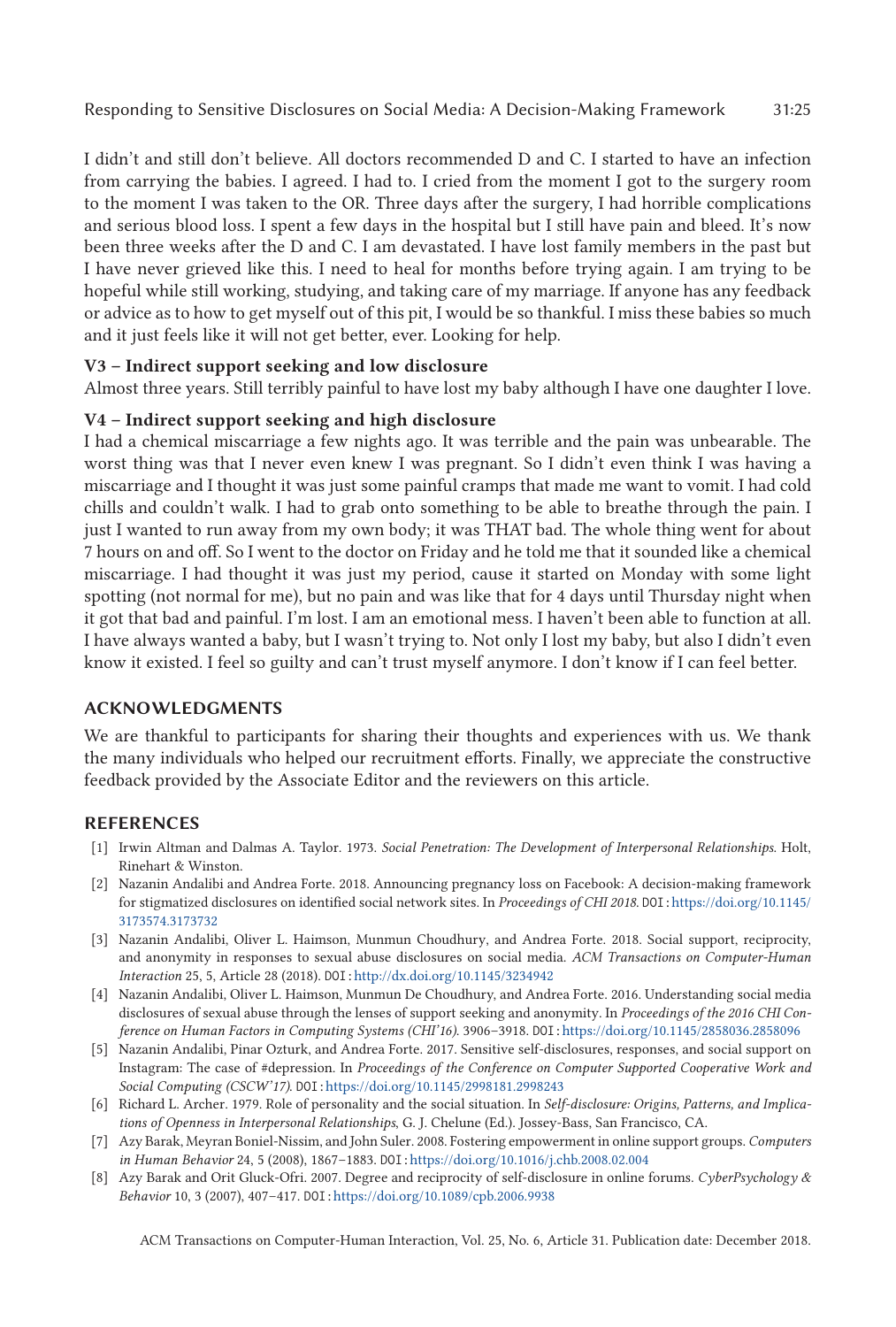- <span id="page-25-0"></span>[9] A. P. Barbee and M. R. Cunningham. 1995. An experimental approach to social support communications: Interactive coping in close relationships. *Communication Yearbook* 18 (1995), 381–413.
- [10] Christine Barter and Emma Renold. 2000. "I wanna tell you a story": Exploring the application of vignettes in qualitative research with children and young people. *International Journal of Social Research Methodology* 3, 4 (2000), 307–323. DOI:<https://doi.org/10.1080/13645570050178594>
- [11] Natalya N. Bazarova. 2012. Contents and contexts: Disclosure perceptions on Facebook. In *Proceedings of the ACM 2012 Conference on Computer Supported Cooperative Work*. 369–372. Retrieved from [http://dl.acm.org/citation.cfm?](http://dl.acm.org/citation.cfm?id=2145262) [id=2145262.](http://dl.acm.org/citation.cfm?id=2145262)
- [12] Natalya N. Bazarova. 2012. Public intimacy: Disclosure interpretation and social judgments on Facebook. *Journal of Communication* 62, 5 (2012), 815–832. DOI:<https://doi.org/10.1111/j.1460-2466.2012.01664.x>
- [13] Natalya N. Bazarova, Jessie G. Taft, Yoon Hyung Choi, and Dan Cosley. 2013. Managing impressions and relationships on Facebook: Self-presentational and relational concerns revealed through the analysis of language style. *Journal of Language and Social Psychology* 32, 2 (2013), 121–141. <http://dx.doi.org/10.1177/0261927X12456384>
- [14] Elizabeth R. Beil. 1992. *Miscarriage: Women & Therapy* 12, 1–2 (1992), 161–173. DOI:[https://doi.org/10.1300/](https://doi.org/10.1300/J015V12N01_13) [J015V12N01\\_13](https://doi.org/10.1300/J015V12N01_13)
- [15] George A. Bonanno and Stacey Kaltman. 2001. The varieties of grief experience. *Clinical Psychology Review* 21, 5 (2001), 705–734. DOI:[https://doi.org/10.1016/S0272-7358\(00\)00062-3](https://doi.org/10.1016/S0272-7358(00)00062-3)
- [16] Jed R. Brubaker, Lynn S. Dombrowski, Anita M. Gilbert, Nafiri Kusumakaulika, and Gillian R. Hayes. 2014. Stewarding a legacy: Responsibilities and relationships in the management of post-mortem data. In *Proceedings of the SIGCHI Conference on Human Factors in Computing Systems*. 4157–4166. DOI:<https://doi.org/10.1145/2556288.2557059>
- [17] Moira Burke and Mike Develin. 2016. Once more with feeling: Supportive responses to social sharing on Facebook. In *Proceedings of the 19th ACM Conference on Computer-Supported Cooperative Work and Social Computing*. 1462–1474. Retrieved from [http://dl.acm.org/citation.cfm?id=2835199.](http://dl.acm.org/citation.cfm?id=2835199)
- [18] Moira Burke and Robert E. Kraut. 2016. The relationship between Facebook use and well-being depends on communication type and tie strength. *Journal of Computer-Mediated Communication* 21, 4 (2016), 265–281.
- [19] Marie Louise Caltabiano and Michael Smithson. 1983. Variables affecting the perception of self-disclosure appropriateness. *Journal of Social Psychology* 120, 1 (1983), 119–128. DOI:<https://doi.org/10.1080/00224545.1983.9712017>
- [20] J. M. Carroll. 2000. Five reasons for scenario-based design. *Interacting with Computers* 13, 1 (2000), 43–60. DOI:[https:](https://doi.org/10.1016/S0953-5438(00)00023-0) [//doi.org/10.1016/S0953-5438\(00\)00023-0](https://doi.org/10.1016/S0953-5438(00)00023-0)
- [21] Alan L. Chaikin and Valerian J. Derlaga. 1974. Variables affecting the appropriateness of self-disclosure. *Journal of Consulting and Clinical Psychology* 42, 4 (1974), 588–593.
- [22] Stephenie R. Chaudoir and Jeffrey D. Fisher. 2010. The disclosure processes model: Understanding disclosure decisionmaking and post-disclosure outcomes among people living with a concealable stigmatized identity. *Psychological Bulletin* 136, 2 (2010), 236–256. DOI:<https://doi.org/10.1037/a0018193>
- [23] Nancy L. Collins and Lynn Carol Miller. 1994. Self-disclosure and liking: A meta-analytic review. *Psychological Bulletin* 116, 3 (1994), 457.
- [24] Paul C. Cozby. 1973. Self-disclosure: A literature review. *Psychological Bulletin* 79, 2 (1973), 73.
- [25] Carolyn E. Cutrona and Daniel W. Russell. 1990. Type of social support and specific stress: Toward a theory of optimal matching. In *Social Support: An Interactional View*, B. R. Sarason, I. G. Sarason, and G. R. Pierce (Eds.). John Wiley & Sons, Oxford, England, 319–366.
- [26] Nicole B. Ellison, Charles Steinfield, and Cliff Lampe. 2007. The benefits of Facebook "Friends:" Social capital and college students' use of online social network sites. *Journal of Computer-Mediated Communication* 12, 4 (2007), 1143– 1168. DOI:<https://doi.org/10.1111/j.1083-6101.2007.00367.x>
- [27] Emma Renold. 2002. Using vignettes in qualitative research. *Building Research Capacity* 3 (2002).
- [28] Bo Feng, Siyue Li, and Na Li. 2016. Is a profile worth a thousand words? How online support-seeker's profile features may influence the quality of received support messages. *Communication Research* 43, 2 (2016), 253–276. DOI:[https:](https://doi.org/10.1177/0093650213510942) [//doi.org/10.1177/0093650213510942](https://doi.org/10.1177/0093650213510942)
- [29] Janet Finch. 1987. The vignette technique in survey research. *Sociology* 21, 1 (1987), 105–114. DOI:[https://doi.org/10.](https://doi.org/10.1177/0038038587021001008) [1177/0038038587021001008](https://doi.org/10.1177/0038038587021001008)
- [30] Eric Gilbert and Karrie Karahalios. 2009. Predicting tie strength with social media. In *Proceedings of the SIGCHI Conference on Human Factors in Computing Systems*. 211–220. Retrieved August 8, 2017 from [http://dl.acm.org/citation.](http://dl.acm.org/citation.cfm?id=1518736) [cfm?id=1518736.](http://dl.acm.org/citation.cfm?id=1518736)
- [31] Erving Goffman. 1959. The presentation of self in everyday life. Doubleday, Garden City, NY.
- [32] Rebecca Gray, Nicole B. Ellison, Jessica Vitak, and Cliff Lampe. 2013. Who wants to know?: Question-asking and answering practices among Facebook users. In *Proceedings of the 2013 Conference on Computer Supported Cooperative Work (CSCW'13)*. 1213–1224. DOI:<https://doi.org/10.1145/2441776.2441913>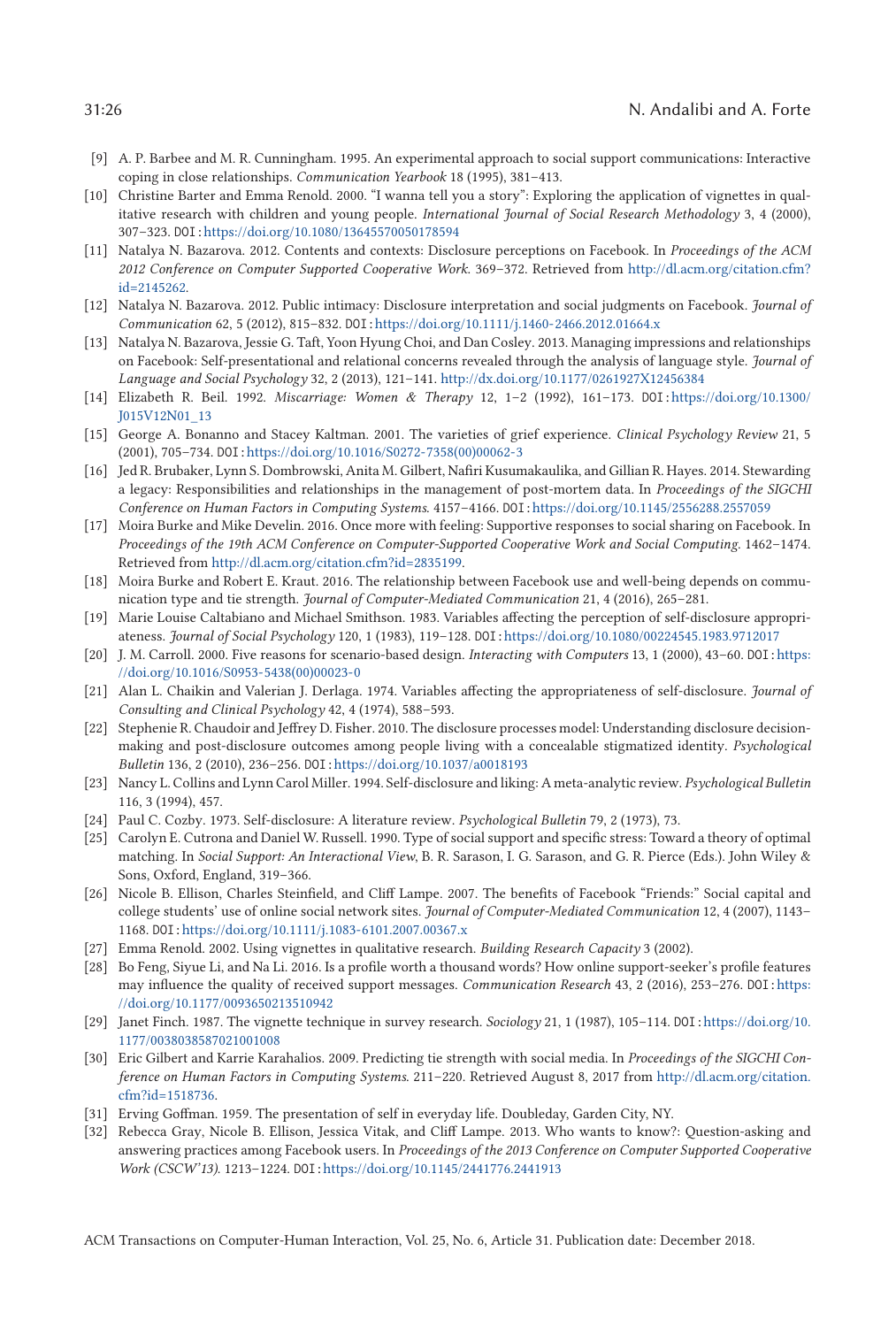### <span id="page-26-0"></span>Responding to Sensitive Disclosures on Social Media: A Decision-Making Framework 31:27

- [33] Kathryn Greene, Valerian J. Derlega, and Alicia Mathews. 2006. Self-disclosure in personal relationships. In *The Cambridge Handbook of Personal Relationships*, A. L. Vangelisti and D. Perlman (Eds.). Cambridge University Press, New York, 409–427. [http://dx.doi.org/10.1017/CBO9780511606632.023.](http://dx.doi.org/10.1017/CBO9780511606632.023)
- [34] Nir Grinberg, Shankar Kalyanaraman, Lada A. Adamic, and Mor Naaman. 2017. Understanding Feedback Expectations on Facebook. In *Proceedings of the 2017 ACM Conference on Computer Supported Cooperative Work and Social Computing (CSCW'17)*. 726–739. DOI:<https://doi.org/10.1145/2998181.2998320>
- [35] Oliver L. Haimson, Jed R. Brubaker, Lynn Dombrowski, and Gillian R. Hayes. 2015. Disclosure, stress, and support during gender transition on Facebook. In *Proceedings of the 18th ACM Conference on Computer Supported Cooperative Work & Social Computing (CSCW'15)*. 1176–1190. DOI:<https://doi.org/10.1145/2675133.2675152>
- [36] Oliver L. Haimson, Jed R. Brubaker, Lynn Dombrowski, and Gillian R. Hayes. 2016. Digital footprints and changing networks during online identity transitions. In *Proceedings of the 2016 CHI Conference on Human Factors in Computing Systems (CHI'16)*. 2895–2907. DOI:<https://doi.org/10.1145/2858036.2858136>
- [37] Keith Hampton, Lauren Sessions Goulet, Lee Rainie, and Kristen Purcell. 2011. Social networking sites and our lives. In *Pew Research Center: Internet, Science & Tech*. Retrieved August 3, 2017 from [http://www.pewinternet.org/2011/06/](http://www.pewinternet.org/2011/06/16/social-networking-sites-and-our-lives/) [16/social-networking-sites-and-our-lives/.](http://www.pewinternet.org/2011/06/16/social-networking-sites-and-our-lives/)
- [38] Elaine Hatfield, John T. Cacioppo, and Richard L. Rapson. 1993. Emotional Contagion. *Current Directions in Psychological Science* 2, 3 (1993), 96–100. DOI:<https://doi.org/10.1111/1467-8721.ep10770953>
- [39] Rebecca A. Hayes, Caleb T. Carr, and Donghee Yvette Wohn. 2016. One click, many meanings: Interpreting paralinguistic digital affordances in social media. *Journal of Broadcasting & Electronic Media* 60, 1 (2016), 171–187. DOI:<https://doi.org/10.1080/08838151.2015.1127248>
- [40] Michael Hecht, Tara Shepherd, and M. Joanne Hall. 1979. Multivariate indices of the effects of self-disclosure. *Western Journal of Speech Communication* 43, 4 (1979), 235–245. DOI:<https://doi.org/10.1080/10570317909373975>
- [41] Andrew C. High, Anne Oeldorf-Hirsch, and Saraswathi Bellur. 2014. Misery rarely gets company: The influence of emotional bandwidth on supportive communication on Facebook. *Computers in Human Behavior* 34 (2014), 79–88. DOI:<https://doi.org/10.1016/j.chb.2014.01.037>
- [42] Edward E. Jones and Richard L. Archer. 1976. Are there special effects of personalistic self-disclosure? *Journal of Experimental Social Psychology* 12, 2 (1976), 180–193. DOI:[https://doi.org/10.1016/0022-1031\(76\)90069-X](https://doi.org/10.1016/0022-1031(76)90069-X)
- [43] Claire E. Karlen and Jennifer R. Daniels. 2011. Cyberostracism and social monitoring: Social anxiety's effects on reactions to exclusion and inclusion online. Honors Projects. Paper 147. [http://digitalcommons.iwu.edu/psych\\_honproj/](http://digitalcommons.iwu.edu/psych_honproj/147) [147.](http://digitalcommons.iwu.edu/psych_honproj/147)
- [44] Elaine Kasket. 2009. Protocol for responding to participant distress, adapted version for telephone/Skype.
- [45] Ryan Kelly, Daniel Gooch, Bhagyashree Patil, and Leon Watts. 2017. Demanding by design: Supporting effortful communication practices in close personal relationships. In *Proceedings of the 2017 ACM Conference on Computer Supported Cooperative Work and Social Computing (CSCW'17)*. 70–83. DOI:<https://doi.org/10.1145/2998181.2998184>
- [46] Funda Kivran-Swaine, Jeremy Ting, Jed R. Brubaker, Rannie Teodoro, and Mor Naaman. 2014. Understanding Loneliness in Social Awareness Streams: Expressions and Responses. In *Proceedings of the Eighth International AAAI Conference on Weblogs and Social Media*.
- [47] Adam D. I. Kramer, Jamie E. Guillory, and Jeffrey T. Hancock. 2014. Experimental evidence of massive-scale emotional contagion through social networks. In *Proceedings of the National Academy of Sciences* 111, 24 (2014), 8788–8790. DOI:<https://doi.org/10.1073/pnas.1320040111>
- [48] Cliff Lampe, Rebecca Gray, Andrew T. Fiore, and Nicole Ellison. 2014. Help is on the way: Patterns of responses to resource requests on Facebook. In *Proceedings of the 17th ACM Conference on Computer Supported Cooperative Work & Social Computing (CSCW'14)*. 3–15. DOI:<https://doi.org/10.1145/2531602.2531720>
- [49] Li Li, Li-Jung Liang, Chunqing Lin, Zunyou Wu, and Yi Wen. 2009. Individual attitudes and perceived social norms: Reports on HIV/AIDS-related stigma among service providers in China. *International Journal of Psychology* 44, 6 (2009), 443–450. DOI:<https://doi.org/10.1080/00207590802644774>
- [50] Siyue Li and Bo Feng. 2015. What to say to an online support-seeker? The influence of others' responses and supportseekers' replies: Online support provision. *Human Communication Research* 41, 3 (2015), 303–326. DOI:[https://doi.org/](https://doi.org/10.1111/hcre.12055) [10.1111/hcre.12055](https://doi.org/10.1111/hcre.12055)
- [51] Ruoyun Lin and Sonja Utz. 2017. Self-disclosure on SNS: Do disclosure intimacy and narrativity influence interpersonal closeness and social attraction? *Computers in Human Behavior* 70 (2017), 426–436. DOI:[https://doi.org/10.1016/](https://doi.org/10.1016/j.chb.2017.01.012) [j.chb.2017.01.012](https://doi.org/10.1016/j.chb.2017.01.012)
- [52] Eden Litt. 2012. Knock, knock. who's there? The imagined audience. *Journal of Broadcasting & Electronic Media* 56, 3 (2012), 330–345. DOI:<https://doi.org/10.1080/08838151.2012.705195>
- [53] Mimi Luebbermann. 1994. *Coping with Miscarriage: A Simple, Reassuring Guide to Emotional and Physical Healing*. Prima Lifestyles, Rocklin, CA.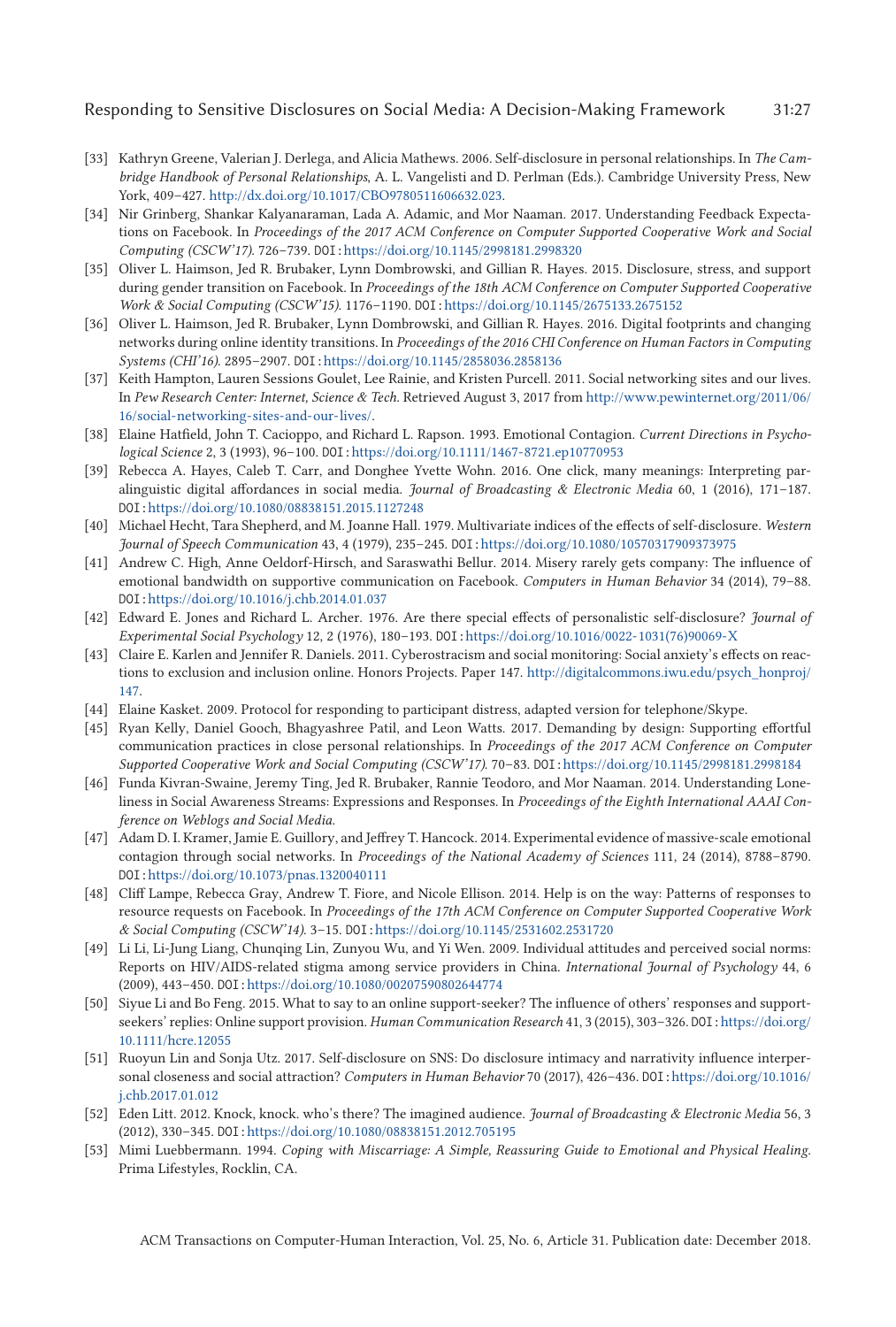### <span id="page-27-0"></span>31:28 N. Andalibi and A. Forte

- [54] Kate Magsamen-Conrad. 2014. Dimensions of anticipated reaction in information management: Anticipating responses and outcomes. *Review of Communication* 14, 3–4 (2014), 314–333. DOI:[https://doi.org/10.1080/15358593.2014.](https://doi.org/10.1080/15358593.2014.986514) [986514](https://doi.org/10.1080/15358593.2014.986514)
- [55] Sumaira H. Malik and Neil S. Coulson. 2013. Coming to terms with permanent involuntary childlessness: A phenomenological analysis of bulletin board postings. *Europe's Journal of Psychology* 9, 1 (2013), 77–92. DOI:[https:](https://doi.org/10.5964/ejop.v9i1.534) [//doi.org/10.5964/ejop.v9i1.534](https://doi.org/10.5964/ejop.v9i1.534)
- [56] Alice E. Marwick and Danah Boyd. 2011. I tweet honestly, I tweet passionately: Twitter users, context collapse, and the imagined audience. *New Media and Society* 13, 1 (2011), 114–133. DOI:<https://doi.org/10.1177/1461444810365313>
- [57] Miller McPherson, Lynn Smith-Lovin, and James M. Cook. 2001. Birds of a feather: Homophily in social networks. *Annual Review of Sociology* 27, 1 (2001), 415–444. DOI:<https://doi.org/10.1146/annurev.soc.27.1.415>
- [58] Miriam J. Metzger, Andrew J. Flanagin, and Ryan B. Medders. 2010. Social and heuristic approaches to credibility evaluation online. *Journal of Communication* 60, 3 (2010), 413–439. DOI:<https://doi.org/10.1111/j.1460-2466.2010.01488.x>
- [59] Lynn Carol Miller, Linda Lee Cooke, Jennifer Tsang, and Faith Morgan. 1992. Should I brag? Nature and impact of positive and boastful disclosures for women and men. *Human Communication Research* 18, 3 (1992), 364–399. DOI:<https://doi.org/10.1111/j.1468-2958.1992.tb00557.x>
- [60] Christine Moulder. 1994. Towards a preliminary framework for understanding pregnancy loss. *Journal of Reproductive and Infant Psychology* 12, 1 (1994), 65–67.
- [61] Megan Oaten, Richard J. Stevenson, and Trevor I. Case. 2011. Disease avoidance as a functional basis for stigmatization. *Philosophical Transactions of the Royal Society B: Biological Sciences* 366, 1583 (2011), 3433–3452. DOI:[https:](https://doi.org/10.1098/rstb.2011.0095) [//doi.org/10.1098/rstb.2011.0095](https://doi.org/10.1098/rstb.2011.0095)
- [62] Julia Omarzu. 2000. A disclosure decision model: Determining how and when individuals will self-disclose. *Personality and Social Psychology Review* 4, 2 (2000), 174–185. DOI:[https://doi.org/10.1207/S15327957PSPR0402\\_05](https://doi.org/10.1207/S15327957PSPR0402_05)
- [63] Amy C. Orben and Robin I. M. Dunbar. 2017. Social media and relationship development: The effect of valence and intimacy of posts. *Computers in Human Behavior* 73 (2017), 489–498. DOI:<https://doi.org/10.1016/j.chb.2017.04.006>
- [64] James W. Pennebaker and Kent D. Harber. 1993. A social stage model of collective coping: The Loma Prieta earthquake and the Persian Gulf war. *Journal of Social Issues* 49, 4 (1993), 125–145.
- [65] Nalia Rahman. 1996. Caregivers' Sensitivity to Conflict. *Journal of Elder Abuse & Neglect* 8, 1 (1996), 35–47. DOI:[https:](https://doi.org/10.1300/J084v08n01_02) [//doi.org/10.1300/J084v08n01\\_02](https://doi.org/10.1300/J084v08n01_02)
- [66] Stephen A. Rains and Steven R. Brunner. 2018. The outcomes of broadcasting self-disclosure using new communication technologies: Responses to disclosure vary across one's social network. *Communication Research* 45, 5 (2018), 659–687. DOI:<https://doi.org/10.1177/0093650215598836>
- [67] K. S. Reed. 1992. The effects of gestational age and pregnancy planning status on obstetrical nurses' perceptions of giving emotional care to women experiencing miscarriage. *Image–the Journal of Nursing Scholarship* 24, 2 (1992), 107.
- [68] Leonard Reinecke and Sabine Trepte. 2014. Authenticity and well-being on social network sites: A two-wave longitudinal study on the effects of online authenticity and the positivity bias in SNS communication. *Computers in Human Behavior* 30 (2014), 95–102. DOI:<https://doi.org/10.1016/j.chb.2013.07.030>
- [69] Catherine Hackett Renner, Sophia Verdekal, Sigal Brier, and Gina Fallucca. 2000. The meaning of miscarriage to others: Is it an unrecognized loss? *Journal of Personal and lnterpersonal Loss* 5 (2000), 65–76.
- [70] Rhidian Hughes. 1998. Considering the vignette technique and its application to a study of drug injecting and HIV risk and safer behaviour. *Sociology of Health and Illness* 20, 3 (1998), 381–400.
- [71] Bernard Rimé. 2009. Emotion elicits the social sharing of emotion: Theory and empirical review. *Emotion Review* 1, 1 (2009), 60–85.
- [72] Sabirat Rubya and Svetlana Yarosh. 2017. Video-mediated peer support in an online community for recovery from substance use disorders. In *Proceedings of the 2017 ACM Conference on Computer Supported Cooperative Work and Social Computing (CSCW'17)*. 1454–1469. DOI:<https://doi.org/10.1145/2998181.2998246>
- [73] Ferdinand Schoeman. 1984. Privacy: Philosophical dimensions. *American Philosophical Quarterly* 21, 3 (1984), 199– 213.
- [74] Lauren Scissors, Moira Burke, and Steven Wengrovitz. 2016. What's in a like?: Attitudes and behaviors around receiving likes on Facebook. In *Proceedings of the 19th ACM Conference on Computer-Supported Cooperative Work & Social Computing (CSCW'16)*. 1501–1510. DOI:<https://doi.org/10.1145/2818048.2820066>
- [75] Constance Hoenk Shapiro. 1993. *When Part of the Self is Lost: Helping Clients Heal after Sexual and Reproductive Losses*. Jossey-Bass, San Francisco, CA.
- [76] Roxane Cohen Silver, Camille B. Wortman, and Christine Crofton. 1990. The role of coping in support provision: The self-presentational dilemma of victims of life crises. In *Social Support: An Interactional View*, B. R. Sarason, I. G. Sarason, and G. R. Pierce (Eds.). John Wiley & Sons, Oxford, England, 397–426.
- [77] Rachel E. Silverman and Jay Baglia. 2015. *Communicating Pregnancy Loss: Narrative as a Method for Change*. Peter Lang Inc., International Academic Publishers.

ACM Transactions on Computer-Human Interaction, Vol. 25, No. 6, Article 31. Publication date: December 2018.